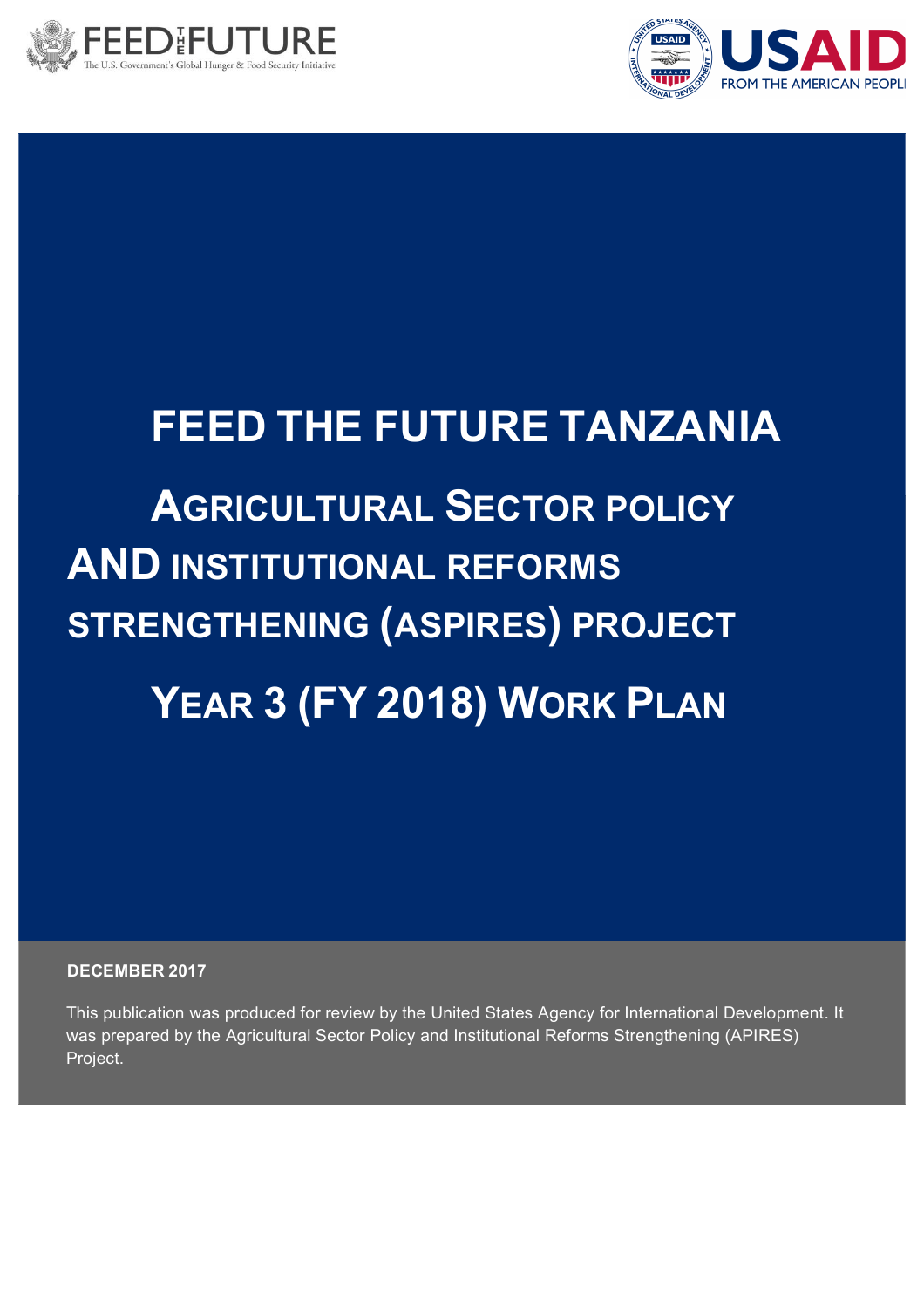| <b>Program Title:</b>           | <b>Agricultural Sector Policy and Institutional Reforms</b><br><b>Strengthening (APIRES) Project</b> |
|---------------------------------|------------------------------------------------------------------------------------------------------|
| <b>Sponsoring USAID Office:</b> | <b>Economic Growth Office USAID/Tanzania</b>                                                         |
| <b>Contract Number:</b>         | AID-OAA-L-13-00001                                                                                   |
| <b>Implementing Partner:</b>    | <b>Michigan State University (MSU)</b>                                                               |
| <b>Date of Publication:</b>     | November 2017                                                                                        |
| <b>Author:</b>                  | <b>ASPIRES Staff</b>                                                                                 |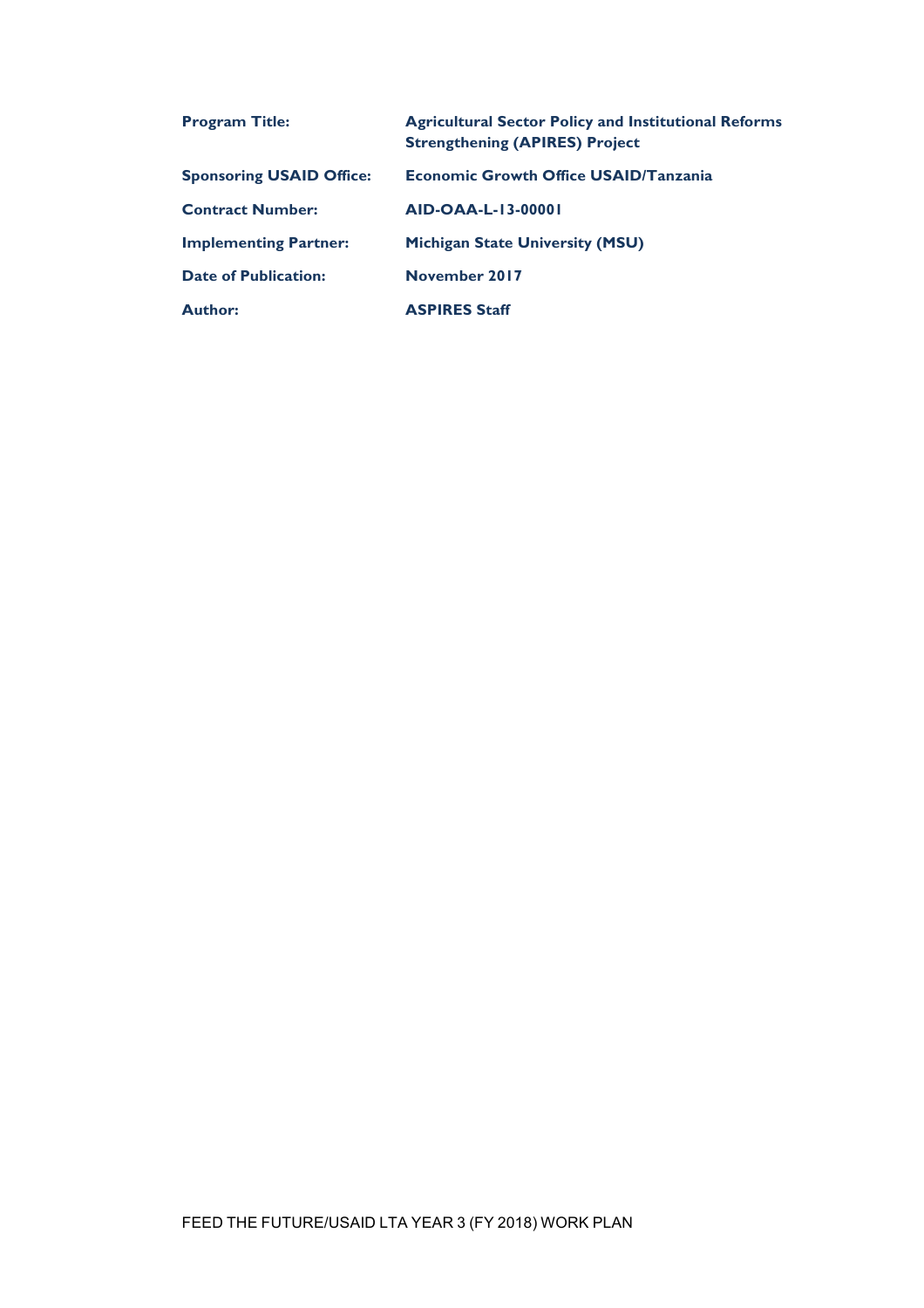## **Contents**

| Acronyms                          | Error! Bookmark not defined. |
|-----------------------------------|------------------------------|
| Preface                           | Error! Bookmark not defined. |
| Progress Made During Year 2       | 3                            |
| Year 3 AWP                        | 5                            |
| <b>ACTIVITIES</b>                 | 7                            |
| <b>IMPLEMENTATION SCHEDULE</b>    | Н                            |
| <b>FINANCIAL SUMMARY</b>          | 17                           |
| <b>ANNEXES</b>                    |                              |
| <b>ASPIRES Indicators</b>         | 18                           |
| <b>MIU</b>                        | 20                           |
| <b>Nutrition Policy Component</b> | 21                           |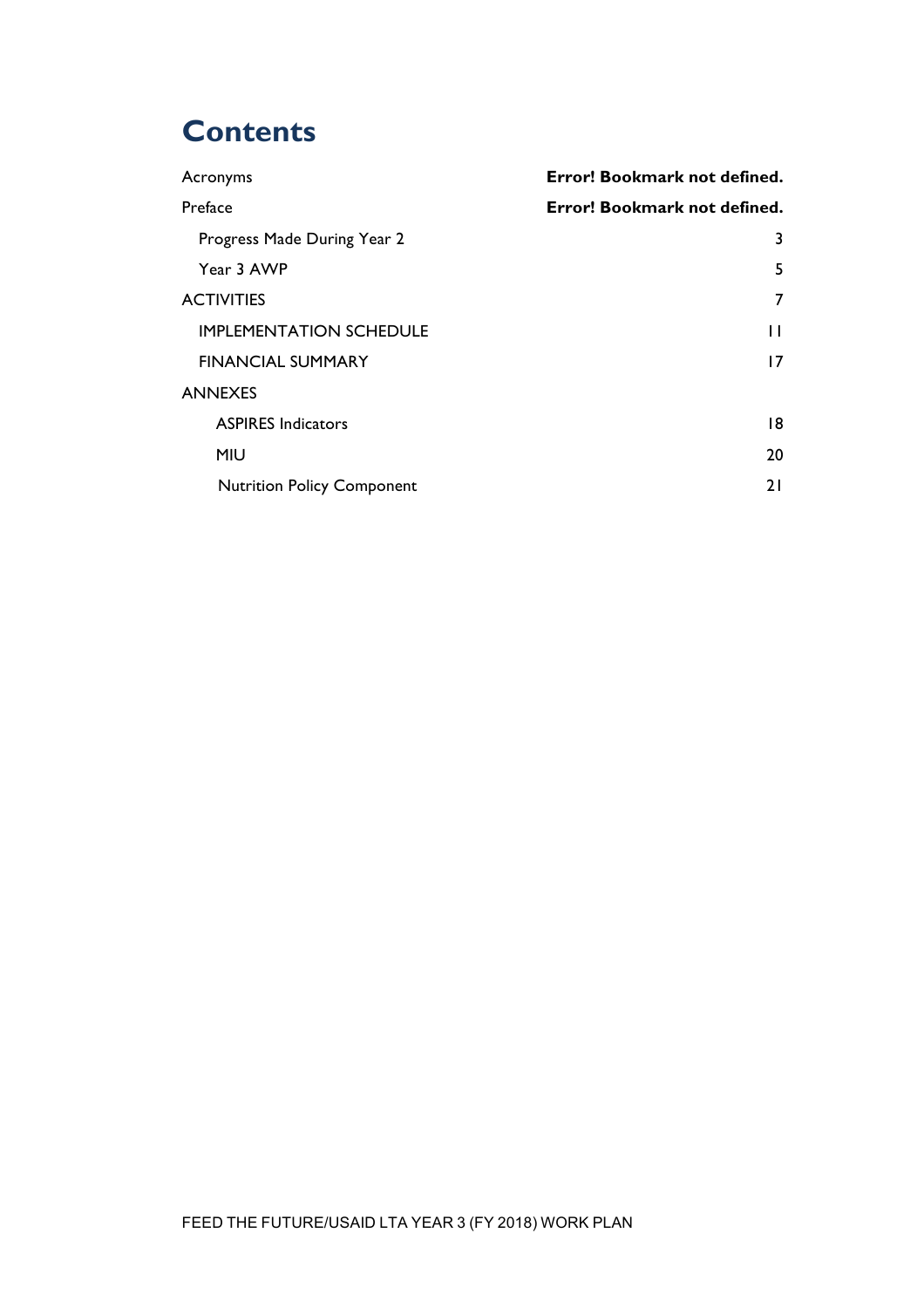#### **ABBREVIATIONS AND ACRONYMS**

| <b>Acronym</b>                            | <b>Description</b>                                                                                                                          |
|-------------------------------------------|---------------------------------------------------------------------------------------------------------------------------------------------|
| <b>ACT</b>                                | Agricultural Council of Tanzania                                                                                                            |
| <b>AOR</b>                                | Agreement Officer's Representative                                                                                                          |
| <b>ASDP II</b>                            | Agriculture Sector Development Program II                                                                                                   |
| <b>ASDS</b>                               | <b>Agriculture Sector Development Strategy</b>                                                                                              |
| <b>ADST</b><br><b>AGRA</b><br><b>ASLM</b> | Agro-processing Development Strategy for Tanzania<br>Alliance for a Green Revolution in Africa<br><b>Agriculture Sector Line Ministries</b> |
| <b>ASPIRES</b>                            | Agricultural Sector Policy and Institutional Reform Strengthening                                                                           |
| <b>AWP</b>                                | Annual Work Plan                                                                                                                            |
| <b>BMGF</b>                               | <b>Bill and Melinda Gates Foundation</b>                                                                                                    |
| <b>CAADP</b>                              | Comprehensive Africa Agriculture Development Programme                                                                                      |
| <b>CGE</b>                                | Computable General Equilibrium                                                                                                              |
| CoP                                       | Chief of Party                                                                                                                              |
| <b>COR</b>                                | Contact Officer's Representative                                                                                                            |
| <b>DADP</b>                               | District Agriculture Development Plan                                                                                                       |
| <b>DAICO</b>                              | District Agriculture, Irrigation and Cooperative Officer                                                                                    |
| <b>DED</b>                                | <b>District Executive Director</b>                                                                                                          |
| <b>DLFO</b>                               | District Livestock and Fisheries Officer                                                                                                    |
| DPG-PSD                                   | Development Partners Group - Private Sector Development and Trade                                                                           |
| <b>DPO</b>                                | <b>District Planning Officer</b>                                                                                                            |
| <b>DPP</b>                                | Director of Policy and Planning                                                                                                             |
| <b>DPS</b>                                | <b>Deputy Permanent Secretary</b>                                                                                                           |
| <b>DPs</b>                                | <b>Development Partners</b>                                                                                                                 |
| EoP                                       | End of Project                                                                                                                              |
| <b>FSP IL</b>                             | Food Security Policy Innovation Lab                                                                                                         |
| FTF                                       | Feed the Future                                                                                                                             |
| <b>FY</b>                                 | Fiscal Year                                                                                                                                 |
| <b>GCFSI</b>                              | Global Center for Food Systems Innovation                                                                                                   |
| <b>GIS</b>                                | Geographic Information Systems                                                                                                              |
| <b>GISAIA</b>                             | Guiding Investments in Sustainable Agricultural Intensification in Africa                                                                   |
| GoT                                       | Government of Tanzania                                                                                                                      |
| <b>IFPRI</b>                              | International Food Policy Research Institute                                                                                                |
| <b>ILSI</b>                               | International Life Sciences Institute                                                                                                       |
| <b>LGA</b>                                | <b>Local Government Authority</b>                                                                                                           |
| <b>LGFA</b>                               | <b>Local Government Finance Act</b>                                                                                                         |
| <b>LGRCIS</b>                             | Local Government Revenue Collection Information System                                                                                      |
| LoP                                       | Life of Project                                                                                                                             |
| <b>MALF</b>                               | Ministry of Agriculture, Livestock and Fisheries                                                                                            |
| M&E                                       | Monitoring and Evaluation<br>FEED THE FUTURE/USAID ASPIRES YEAR 3 (FY 2018) WORK PLAN                                                       |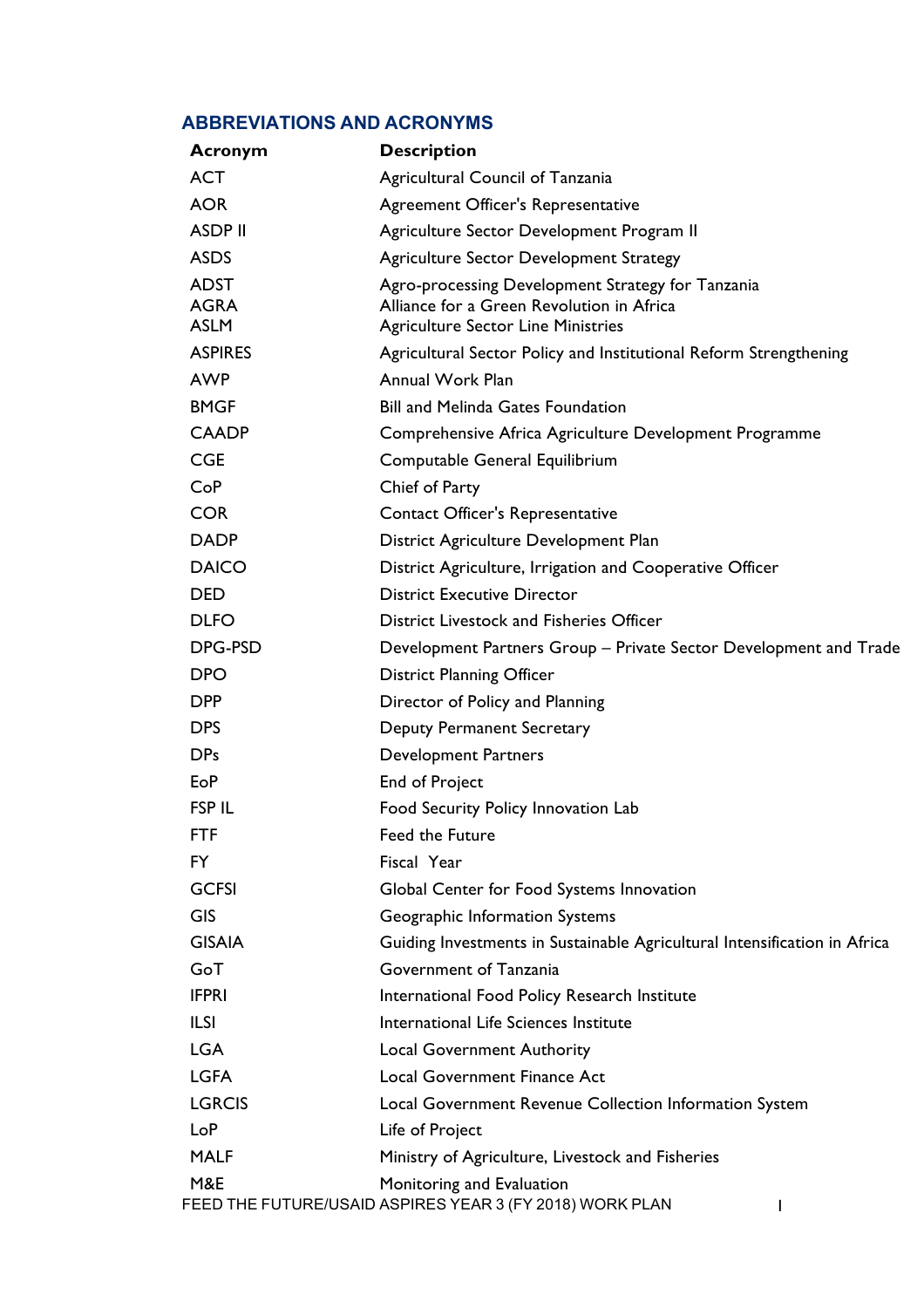| <b>MITI</b>    | Ministry of Industries Trade and Investment                              |
|----------------|--------------------------------------------------------------------------|
| <b>MIU</b>     | Market Intelligence Unit                                                 |
| <b>MSU</b>     | Michigan State University                                                |
| <b>MWI</b>     | Ministry of Water and Irrigation                                         |
| <b>NBS</b>     | National Bureau of Statistics                                            |
| <b>NPS</b>     | <b>National Panel Survey</b>                                             |
| <b>PAC</b>     | Partnership and Accountability Committee                                 |
| <b>PAG</b>     | Policy Analysis Group                                                    |
| <b>PAPAC</b>   | Platform for Agricultural Policy Analysis and Coordination               |
| <b>PMO</b>     | <b>Prime Minister's Office</b>                                           |
| <b>PO-RALG</b> | President's Office - Ministry of Regional Administration and Local Gover |
| <b>PRC</b>     | <b>Policy Resources Center</b>                                           |
| PS3            | Public Sector System Strengthening                                       |
| <b>RCs</b>     | <b>Regional Commissioners</b>                                            |
| <b>RAS</b>     | Regional Administrative Secretary                                        |
| <b>SPSS</b>    | <b>Statistical Package for Social Scientists</b>                         |
| <b>SAGCOT</b>  | Southern Agricultural Growth Corridor of Tanzania                        |
| <b>SUA</b>     | Sokoine University of Agriculture                                        |
| <b>SUGECO</b>  | Sokoine University Graduate Entrepreneurs Cooperative                    |
| <b>TAHA</b>    | Tanzania Horticultural Association                                       |
| <b>TBC</b>     | Tanzania Broadcasting Corporation                                        |
| <b>TBD</b>     | To be Determined                                                         |
| <b>ToT</b>     | <b>Training of Trainers</b>                                              |
| UP             | University of Pretoria                                                   |
| <b>USAID</b>   | United States Agency for International Development                       |
| <b>USD</b>     | <b>United States Dollars</b>                                             |
| <b>USG</b>     | <b>United States Government</b>                                          |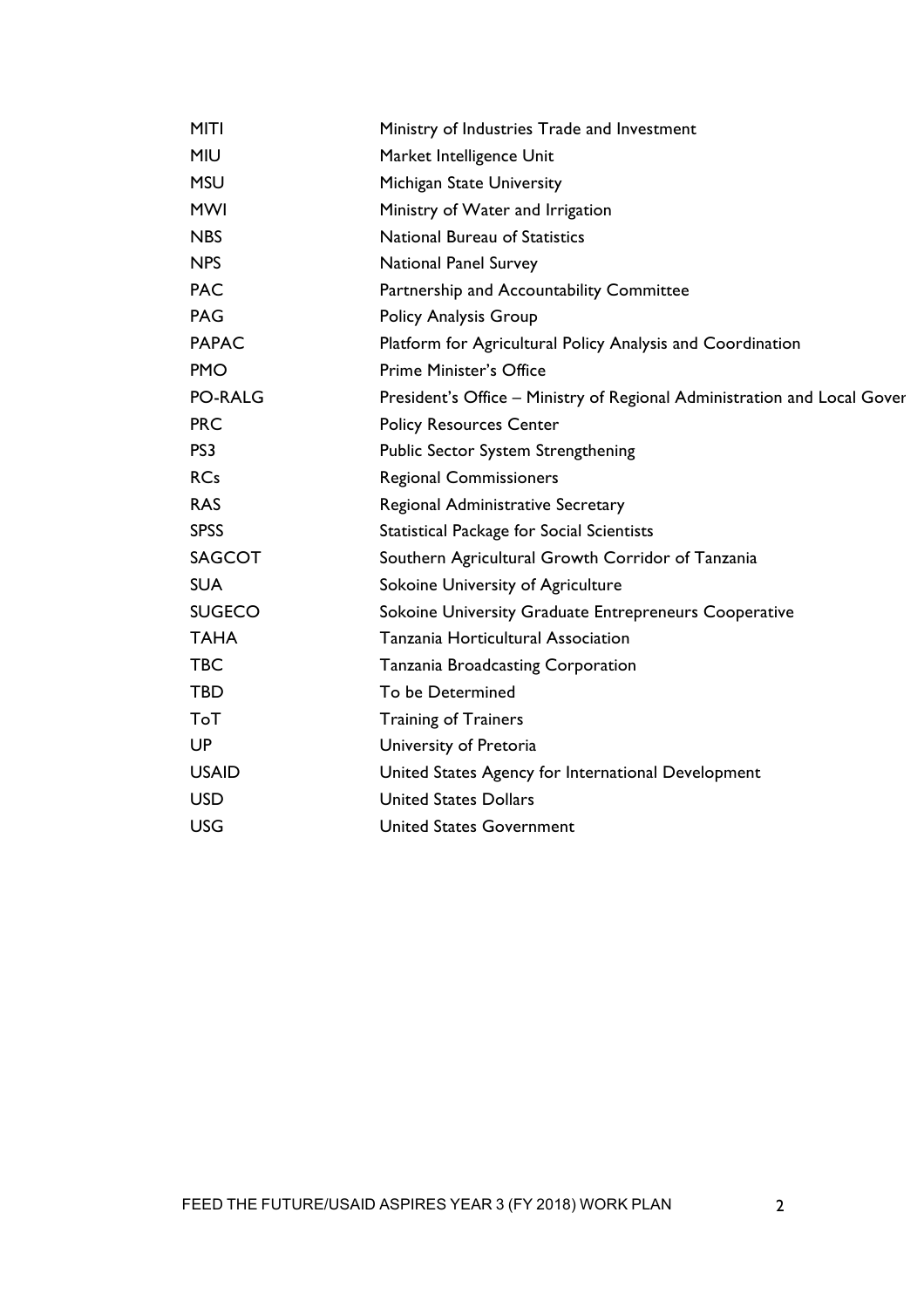## **PREFACE**

The Agricultural Sector Policy and Institutional Reform Strengthening (ASPIRES) project is part of the Feed the Future Innovation Lab for Food Security Policy funded through USAID. The project seeks to accelerate Tanzania's adoption of more effective policies and programs to drive broad-based agricultural sector growth, improve household food security and nutrition, and reduce poverty.

ASPIRES will pursue this goal through two intermediate results (IRs) using a suite of closely related activities: ASPIRES will (a) promote increased use of empirical evidence and sound economic analysis in agricultural policy decision-making and program design; and (b) promote a more sustainable, inclusive, predictable, and transparent policy-making process. The broad areas of activity that will contribute to the IRs are: Policy Outreach and Advisory, Policy Coordination; Capacity Building, Collaborative Policy Research and more recently Nutrition Policy.

This is the third Annual Work Plan (AWP). In formulating the AWP, ASPIRES considered its objectives; lessons learnt in the implementation of the second AWP (FY 2016/2017) including the achievements and challenges; new and emerging issues and available human and institutional resources. ASPIRES also consulted key stakeholders to build a common understanding of its activities and receive their input for enhanced collaboration.

This AWP will be organized as follows: progress made during year two; year 3 AWP activities, implementation schedule and financial summary. Annexes include nutrition and MIU activities.

## **PROGRESS MADE DURING THE PREVIOUS YEAR**

ASPIRES made great progress in achieving its overall goals during the 2016/17 fiscal year. Given the Government's relocating its headquarters to Dodoma, ASPIRES established a sub-office. Over the past year, the following were accomplished:

**Policy Outreach and Advisory:** ASPIRES supported PO-RALG in research, advocacy and legal reforms that led to the reduction of produce cess from 5% to 3% of producer price for both cash and food crops. Further, produce cess will not be paid while transporting crops of less than one ton from one LGA to the immediate next LGA.

ASPIRES in collaboration with the President's Office- Regional Administration and Local Government (PO-RALG) supported in monitoring the adoption of the epayment system for local tax administration in 184 LGAs.

ASPIRES also contributed towards the country's effort of industrialization by collaborating with Dalberg and MALF to develop an agro-processing strategy for Tanzania.

FEED THE FUTURE/USAID ASPIRES YEAR 3 (FY 2018) WORK PLAN 3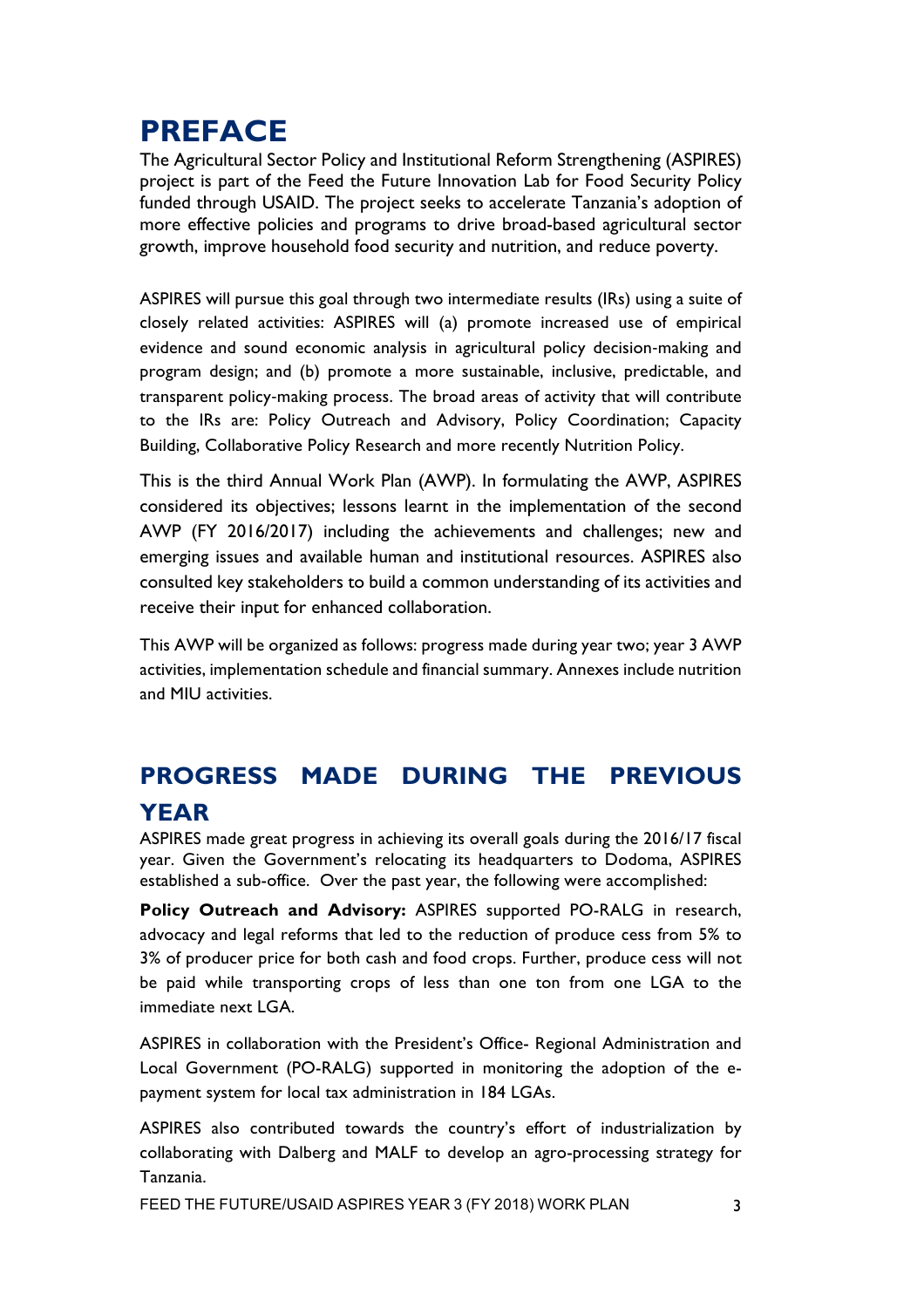ASPIRES raised its profile through interviews with key local media, placement of bylined quotes and engagement with Senior Government Officials. Interviews with the ASPIRES CoP were secured with and aired on Tanzania Broadcasting Corporation (TBC), CAPITAL Television and Independent Television (ITV). Topics covered included agricultural led industrialization, agricultural sector transformation and reforms in abolishing nuisance charges, fees and taxes. ASPIRES CoP was also quoted in the Citizen newspaper commenting on the role of technologies in the commercialization of agriculture.

**Policy Coordination:** ASPIRES supported the coordination of policy activities through the Policy Analysis Group (PAG) and the 3rd Annual Agricultural Policy Conference (AAPC). The conference's theme was "The Role of Agri-food Systems in Promoting Industrialization in Tanzania." The theme explored the contribution of agriculture towards the nation's industrialization agenda.

**Capacity Building:** ASPIRES contributed towards improving analytical capacity, raising knowledge and skills of GoT and SUA collaborators, and improving efficiency in service delivery and public administration.

The highlight was capacity building through of 960 LGA leadership through the ASDP II Socialization and Capacity Building Workshops.

**Collaborative Policy Research:** ASPIRES continued to conduct collaborative policy research in an effort to improve the understanding of agricultural transformation in Tanzania in issues including land access, food system transformation and determinants of agricultural sector transformation.

ASPIRES research findings on the rise of medium size farms received a positive response from both the public and private sectors. Among other things, this has contributed towards financial institutions to start considering the design of special financial packages for medium sized farms. Further under the food systems transformation component, some of the initial research findings of this component highlighted the increased consumption of processed foods and dependency on markets (including supermarkets). Some of the research findings under the agri-food systems transformation contributed towards shaping the agro-processing strategy.

During Q4, ASPIRES developed its Annual Work Plan for the FY 2018 with a significant change being nutrition as a new component. ASPIRES got off to a quick start under its nutrition component including conducting a gap assessment to identify key gaps in nutrition policy and programming and lay out recommendations to inform ASPIRES nutrition component in the Annual Work Plan (AWP) for the FY 2018.

ASPIRES also facilitated meetings with TFNC, MOHCDGEC, PMO and USAID and participated in the organizing committee of the Joint Multi-Sectoral Nutrition Review meeting in Dodoma.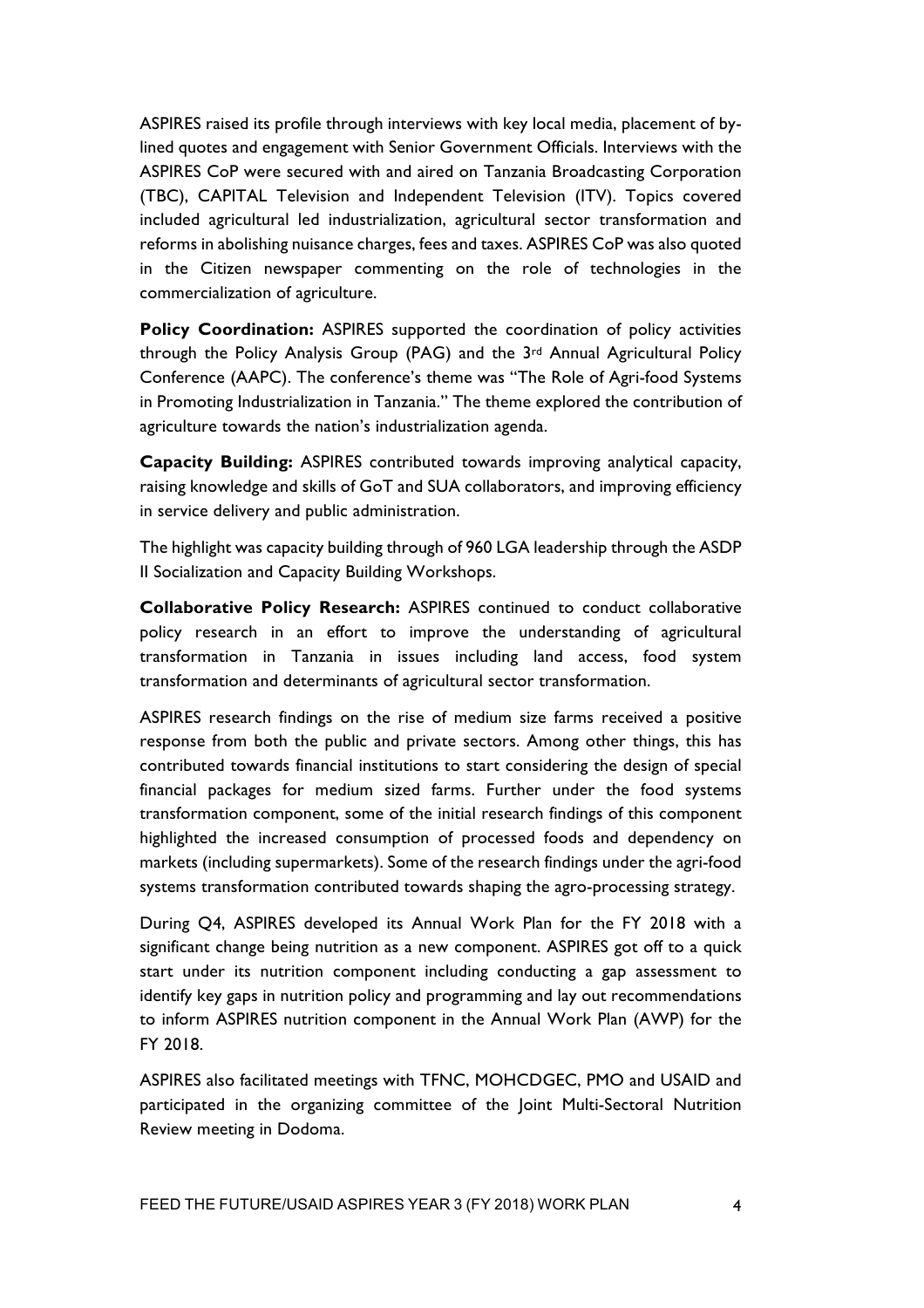During Year 2, GoT made a decision to relocate its headquarters from Dar es Salaam to Dodoma. In this regard, ASPIRES made progress in opening a sub office in Dodoma which will help to provide technical support to the Market Intelligence Unit (MIU) at the MoA and provide an avenue to follow up urgent matters efficiently and effectively with ASLM.

ASPIRES also hired staff to support the MIU and nutrition policy component.

## **YEAR 3 AWP**

This is ASPIRES third Annual Work Plan (AWP). In formulating the AWP, ASPIRES considered its objectives; lessons learnt in the implementation of the second AWP (FY 2016/2017) including the achievements and challenges; new and emerging issues and available human and institutional resources. ASPIRES also consulted key stakeholders to build a common understanding of its activities and receive their input for enhanced collaboration.

The activities detailed in this AWP respond to the development objectives outlined in the USAID/Tanzania Country Development Cooperation Strategy 2015-2019 (CDCS), specifically the need to increase the growth and productivity in agriculture, in order to address institutional and policy weaknesses, that constrain agricultural productivity gains, producer price disincentives, and limit access to productive assets such as land and seeds.

During Year 3, ASPIRES will continue to implement activities that started from the project's inception, while placing its efforts in supporting the implementation of further reforms, building capacity of GoT staff and sustaining the improvements that have been achieved to date.

The main change in the third AWP will be mainstreaming nutrition into project activities. Further, in Year 3, ASPIRES will conduct new collaborative policy research on emerging and demand driven policy issues. The first study will review the 2008 Agricultural Marketing Policy and drafting of the Agricultural Marketing Policy Implementation Strategy. The second study will evaluate the context, structure and functioning of selected value chains from the competition point of view in the agricultural sector. The third study will focus on import tariffs on edible oil which is becoming an important subsector in Tanzania. ASPIRES will also pick up the implementation of the Secured Transaction Law and Collateral Registry activity from SERA, a former USAID funded project (2011 – 2016).

Activities at project commencement that will be scaled up and emphasized in Year 3 under the respective focus areas are as follows: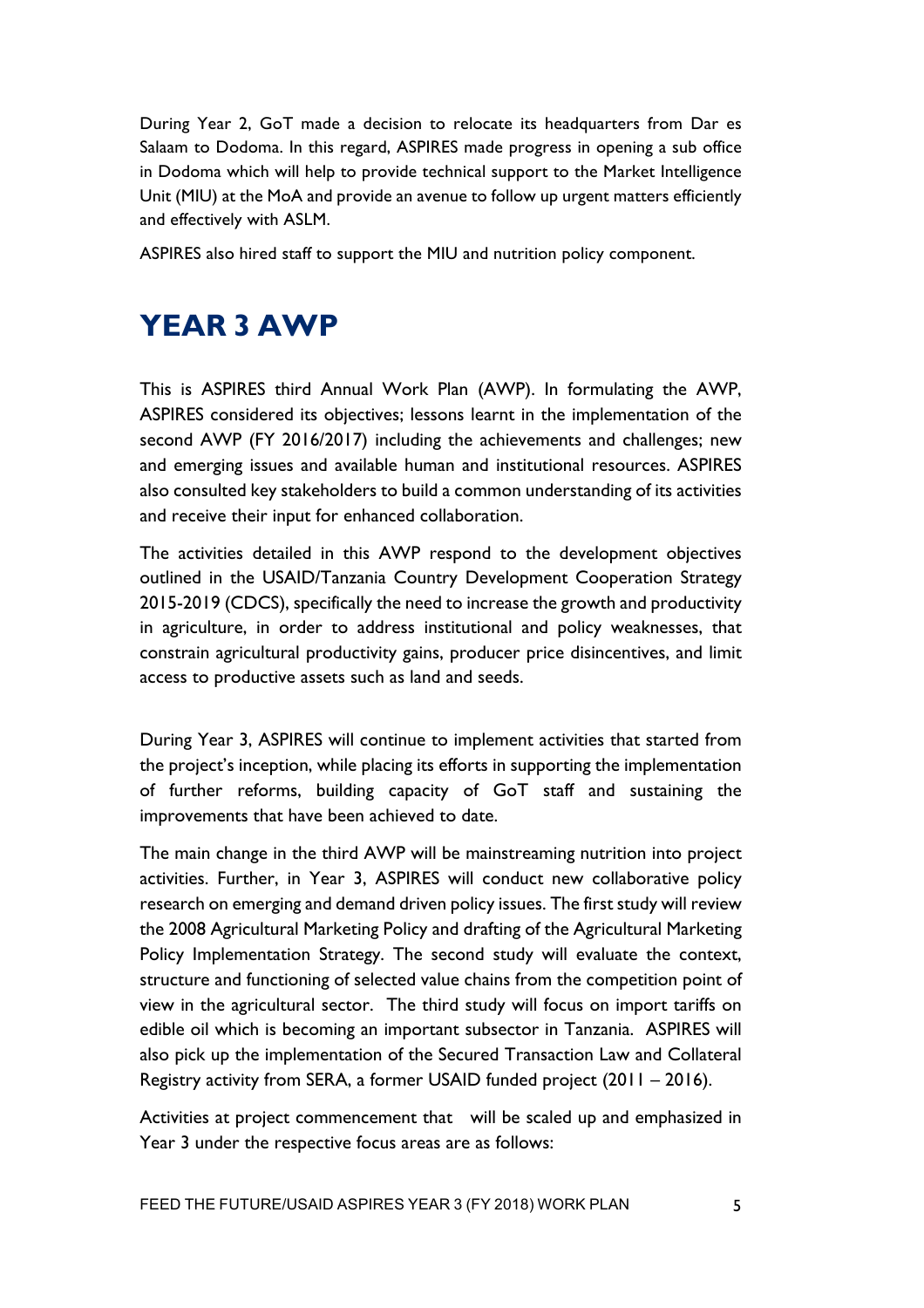**Policy Coordination:** ASPIRES will support and facilitate the fourth Annual Agricultural Policy Conference (AAPC) in 2018 in collaboration with the Agricultural Sector Line Ministries (ASLMs) and the Policy Analysis Group (PAG).

**Policy Outreach and Advisory:** ASPIRES will continue to collaborate with Dalberg and the MoA in finalizing the agro-processing strategy which was developed in November 2016. ASPIRES will also support GoT in launching the second phase of the Agricultural Sector Development Program (ASDP II).

**Capacity Building:** ASPIRES will continue to conduct training workshops on special topics (demand driven) to selected individuals in ASLMs. ASPIRES will also equip MIU staff to collect, analyze and use timely market information.

**Collaborative Policy Research:** ASPIRES will continue to conduct collaborative policy research in an effort to improve the understanding of agricultural transformation in Tanzania in issues including land access, food system transformation and determinants of agricultural sector transformation.

Further, ASPIRES under its land dynamics component aims to support the recognition of agribusinesses and medium sized farms in the Top 100 Medium Size Companies, an initiative of KPMG *Tanzania* and Nation Media Group.

**Nutrition:** ASPIRES added a nutrition policy component to activities during Q4 2017. To kick off activities under nutrition policy, ASPIRES conducted the nutrition gap analysis through desk review and consulting key stakeholders in Tanzania's nutrition landscape.

In Year 3, ASPIRES nutrition component will focus on strengthen national policy, strategy and programming; strengthening the coordination and governance of National Multi-Sectoral Nutrition Action Plan, building human and institutional capacity and conducting research and advocacy.

| <b>Activity Name:</b>                                       | Feed the Future: Tanzania Agricultural Sector Policy<br>and Institutional Reform Strengthening (ASPIRES) Project                                 |  |  |  |  |  |
|-------------------------------------------------------------|--------------------------------------------------------------------------------------------------------------------------------------------------|--|--|--|--|--|
| <b>Activity Duration:</b>                                   | May 1, 2016 - April 30, 2019                                                                                                                     |  |  |  |  |  |
| Name of Prime Implementing Partner:                         | Michigan State University (MSU)                                                                                                                  |  |  |  |  |  |
| Name of Subcontractors/Sub awardees:                        | International Food Policy Research Institute (IFPRI)   Sokoine<br>University of Agriculture (SUA)   University of Pretoria (UP)                  |  |  |  |  |  |
| <b>Major Counterpart Organizations:</b>                     | Ministry of Agriculture, Ministry of Livestock, and Fisheries;<br>President's Office - Regional Administration and Local<br>Government (PO-RALG) |  |  |  |  |  |
| Geographic Coverage<br>(Districts, Regions and or Zanzibar) | Tanzania (nation-wide)                                                                                                                           |  |  |  |  |  |

#### **Table 1: Program Overview.**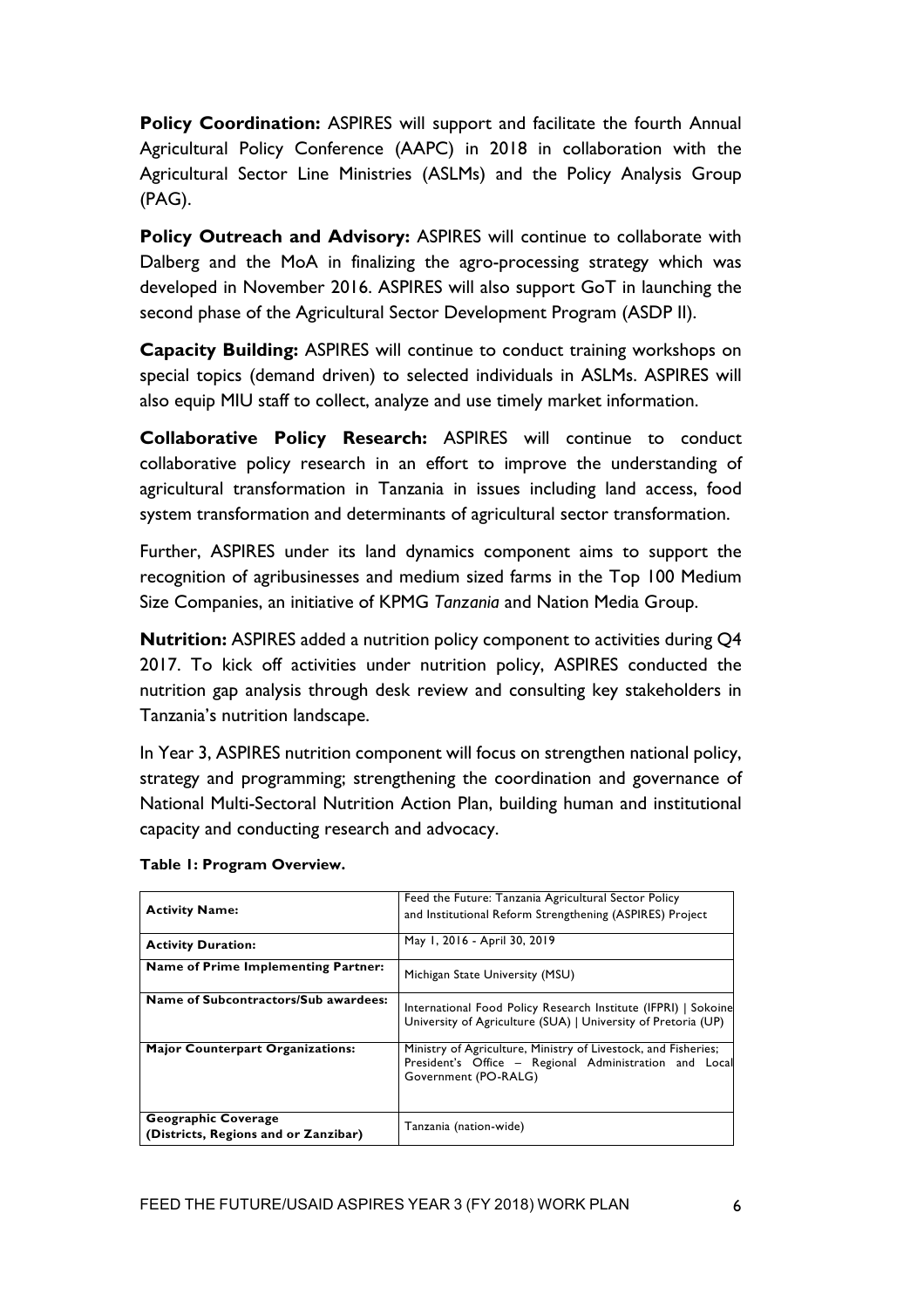## **ACTIVITIES (FY '18)**

**FOCAL AREA: POLICY OUTREACH AND ADVISORY**

**ACTIVITY: AGRO-PROCESSING STRATEGY** 

ASPIRES developed an agro-processing strategy for Tanzania in collaboration with Dalberg. Upon stakeholder consultation, this effort will continue towards producing a final strategy.

**MILESTONES TOWARD OUTCOMES**

See Table 2.

**FOCAL AREA: POLICY OUTREACH AND ADVISORY**

ACTIVITY 2: AGRICULTURAL MARKET PERFORMANCE: COORDINATE FEASIBILITY STUDY FOR REFORMING AGRICULTURAL COMMODITY BOARDS (WITH THE WORLD BANK)

*After completion of supporting public debate, ASPIRES will transition implementation of board reforms to other development partners for implementation such as the World Bank and EU.*

**FOCAL AREA: POLICY OUTREACH AND ADVISORY**

ACTIVITY 3: IMPROVE AGRICULTURAL STATISTICS: PILOT A MOBILE PHONE PLATFORM IN CONDUCTING FARM SURVEY (MOBILE RESULTS TRACKING SYSTEM – MOBILE RTS) IN 39 IRRIGATED RICE SCHEMES UNDER BIG RESULTS NOW (BRN) INITIATIVE

*The pilot project has been suspended because of discontinuation of the BNR program where MRTS was being piloted in an irrigated rice project. Discussion is underway to pilot MRTS in a World Bank irrigated rice project in Morogoro*

**FOCAL AREA: POLICY OUTREACH AND ADVISORY**

ACTIVITY 4: AGRICULTURAL FISCAL POLICY: ADVANCE PRODUCE CESS REFORMS INITIATED IN 2015: PILOT ELECTRONIC/MOBILE PAYMENT SYSTEM FOR LOCAL TAXES IN RURAL LGAS AND PRODUCE CESS REFORMS

ASPIRES contributed towards advancements of reforms pertaining to local taxation which led to the reduction of produce cess from 5% to 3% of the producer price.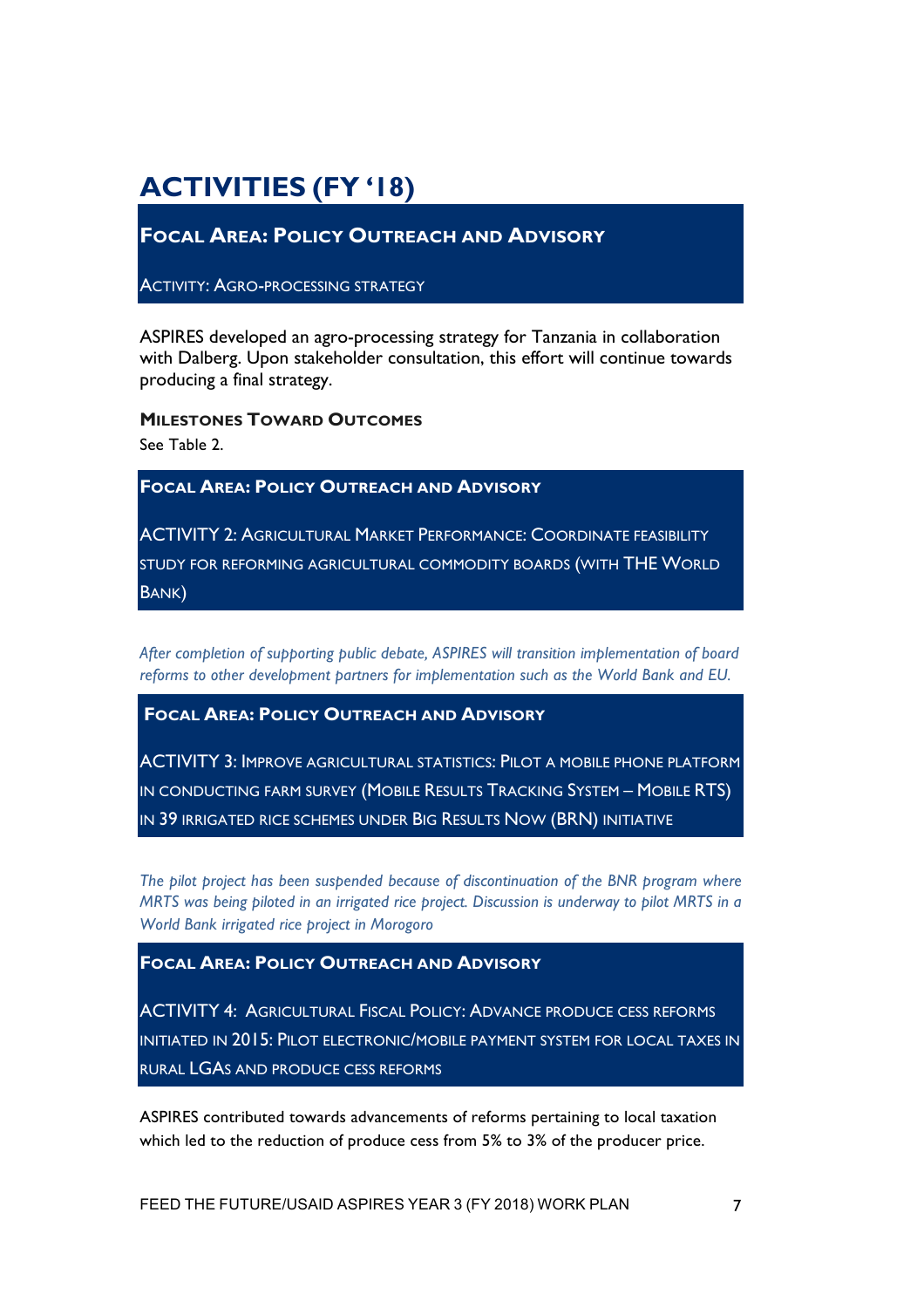Further, GoT ruled that that produce cess should not be paid while transporting crops of less than one ton from one LGA to the immediate next LGA.

#### **FOCAL AREA: POLICY OUTREACH AND ADVISORY**

#### ACTIVITY 5: TECHNICAL SUPPORT TO THE MARKET INTELLIGENCE UNIT (MIU)

ASPIRES made significant progress in establishing a sub-office in Dodoma in which the MIU Advisor will is stationed. The office will also serve as a temporary office space for MIU staff while they renovate office space for the unit.

MIU is an integral part of the MoA. During Year 3 ASPIRES will provide technical assistance and support operational costs of the MIU. However, the Government should be the primary source of funding.

Outputs of MIU will include regular market bulletins and market research, informing evidence based decision making including in areas such as export ban and import tariffs.

#### **MILESTONES TOWARD OUTCOMES**

See Table 2.

#### **FOCAL AREA: POLICY OUTREACH AND ADVISORY**

ACTIVITY 6: ASDP II

ASDP II was developed through a nationwide stakeholder consultation process under the leadership of a strong Government-led resource team in collaboration with development and implementing partners.

#### **MILESTONES TOWARD OUTCOMES**

See Table 2.

#### **FOCAL AREA: POLICY OUTREACH AND ADVISORY**

ACTIVITY 7: JOURNALIST TRAINING

Training of journalist on current agricultural policy issues.

**MILESTONES TOWARD OUTCOMES** TBD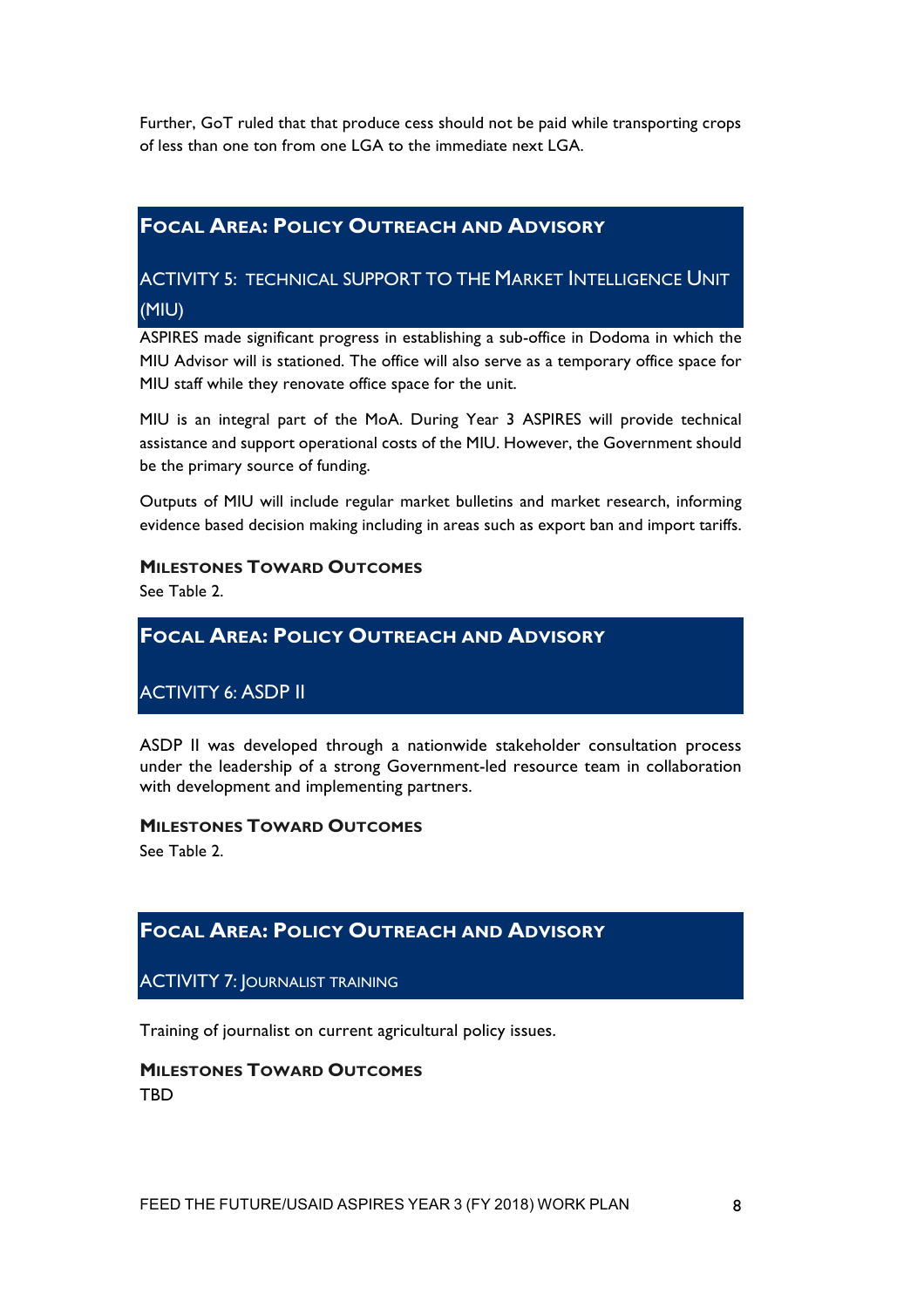#### **FOCAL AREA: POLICY COORDINATION**

#### ACTIVITY 1: POLICY ANALYSIS GROUP (PAG)

The Policy Analysis Group (PAG) is among the key platforms that ASPIRES uses to support the coordination of policies. During Year 3, ASPIRES will continue working with PAG to hold bi-monthly meetings in an effort to reduce duplication of efforts within the agricultural sector. Further, PAG will hold its annual flagship event, the 4th Annual Agricultural Policy Conference (AAPC), bringing together key stakeholders in the agricultural sector to evaluate implementation status and progress in the agricultural sector and address the latest reach findings on key emerging issues.

#### **MILESTONES TOWARD OUTCOMES**

See Table 2.

#### **FOCAL AREA: CAPACITY BUILDING**

ASPIRES will continue to build the institutional and human capacity of selected individuals including ASLMs through collaborative research and organized training workshops/ short courses.

In Year 3, some of the identified capacity building activities target Regional and District Nutrition Officers under ASPIRES Nutrition Policy component and MIU staff and market monitors which will be implemented under the MIU.

In this AWP, these have been factored under MIU and nutrition policy activities. In addition, in Year 3 ASPIRES will conduct the training of journalist on current agricultural policy issues.

#### **MILESTONES TOWARD OUTCOMES**

See capacity building activities under MIU and nutrition policy activities.

#### **FOCAL AREA: NUTRITION POLICY**

ASPIRES added the nutrition policy component in Q4 2017. To kick off the nutrition component, ASPIRES conducted a needs assessment which aimed to inform nutrition policy programming. ASPIRES also hired a Senior Nutritionist to lead this component. ASPIRES contribution towards Tanzania's nutrition landscape will focus on improving the quality and effectiveness of nutrition policy while providing technical support to institutions implementing nutrition policy and programs in Tanzania<sup>1</sup>.

FEED THE FUTURE/USAID ASPIRES YEAR 3 (FY 2018) WORK PLAN 9  $1$  ASPIRES will partner with Government Sectors including Prime Minister's Office (PMO), President Office-Regional Administration and Local Government (PO-RALG), Ministry of Health, Community Development, Gender, Elderly and Children(MOHCDGEC); Ministry of Agriculture; Tanzania Food and Nutrition Centre (TFNC) and Nutrition Services Unit to scale up implementation of the National Multi-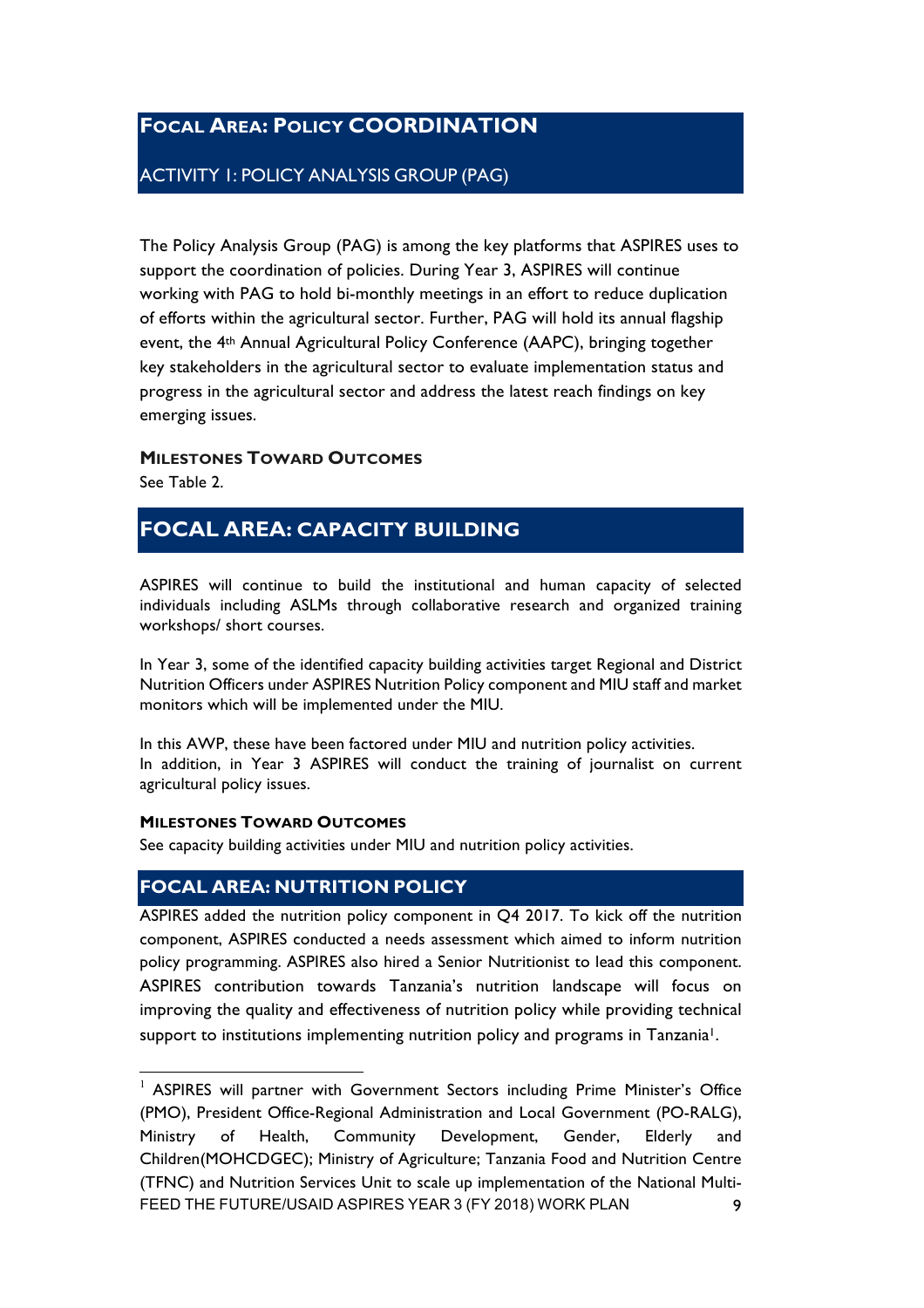#### **MILESTONES TOWARD OUTCOMES**

See Table 2.

#### **FOCAL AREA: COLLABORATIVE POLICY RESEARCH**

During Year 3, ASPIRES will continue conducting research under market performance and nutrition in transforming agrifood systems; land access dynamics; cross-cutting topics, and emerging, demand-driven research topics. Further ASPIRES will also conduct new research including

#### **MILESTONES TOWARD OUTCOMES**

See Table 2.

### **FOCAL AREA: COLLABORATIVE POLICY RESEARCH (NEW)**

ASPIRES will conduct new collaborative policy research on emerging and demand driven policy issues. The first study will review the 2008 Agricultural Marketing Policy and drafting of the Agricultural Marketing Policy Implementation Strategy. The second study will evaluate the context, structure and functioning of selected value chains from the competition point of view in the agricultural sector. While the third study will focus on import tariffs on edible oil which is becoming an important subsector in Tanzania. ASPIRES will also pick up the implementation of the Secured Transaction Law and Collateral Registry activity from SERA, a former USAID funded project (2011 – 2016).

#### **MILESTONES TOWARD OUTCOMES**

See Table 2.

 $\overline{a}$ 

Sectoral Nutrition Action Plan (2016/17-2021/2022) and enhance data and information; and nutrition coordination and governance.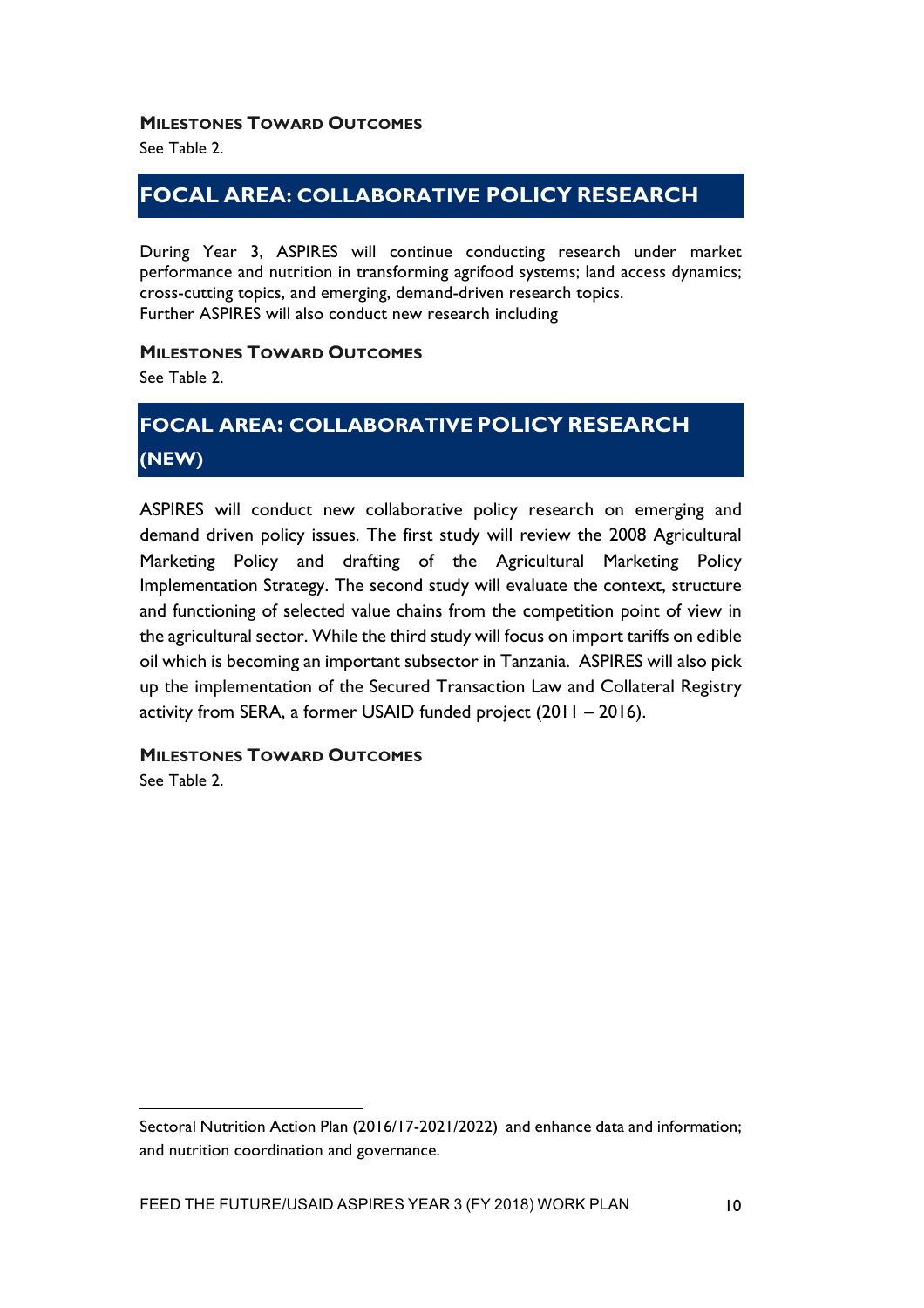## **IMPLEMENTATION SCHEDULE –**

## **YEAR 3 FY '18**

Table 2: ASPIRES Activities and Deliverables

| <b>ctivity and Deliverable</b> |                                                                                                                                                                                                                                                                                                                                                                            |                                   |                                           | $2017 - 2018$  | <b>Primary Responsibility</b> |                                                                         |
|--------------------------------|----------------------------------------------------------------------------------------------------------------------------------------------------------------------------------------------------------------------------------------------------------------------------------------------------------------------------------------------------------------------------|-----------------------------------|-------------------------------------------|----------------|-------------------------------|-------------------------------------------------------------------------|
|                                |                                                                                                                                                                                                                                                                                                                                                                            | Q <sub>1</sub>                    | Q <sub>2</sub>                            | Q <sub>3</sub> | Q4                            |                                                                         |
|                                | gro-processing strategy                                                                                                                                                                                                                                                                                                                                                    |                                   |                                           |                |                               |                                                                         |
| 1.                             | Agro-processing strategy draft completed and ready for<br>review by MoA                                                                                                                                                                                                                                                                                                    | Draft is ready, finalization TBD. |                                           |                |                               | Nyange (ASPIRES)                                                        |
| <b>SDPII</b>                   |                                                                                                                                                                                                                                                                                                                                                                            |                                   |                                           |                |                               |                                                                         |
| 1.                             | Provide technical and logistical support MoA in launching<br>ASDP II.                                                                                                                                                                                                                                                                                                      | X                                 |                                           |                |                               | Nyange (ASPIRES)                                                        |
| $h$ AAPC                       |                                                                                                                                                                                                                                                                                                                                                                            |                                   |                                           |                |                               |                                                                         |
|                                | Lead the effort in facilitating the 4 <sup>th</sup> AAPC in collaboration<br>with the Agricultural Sector Line Ministries (ASLMs) and<br>the Policy Analysis Group (PAG).                                                                                                                                                                                                  | X                                 | x                                         |                |                               | Nyange, Mwambulukutu<br>(ASPIRES)                                       |
|                                | gricultural Fiscal Policy                                                                                                                                                                                                                                                                                                                                                  |                                   |                                           |                |                               |                                                                         |
| 1.                             | M&E and implementation of produce cess and e-payment                                                                                                                                                                                                                                                                                                                       | X                                 | х                                         |                |                               | Nyange, Ijumba,<br>Mwambulukutu (ASPIRES)                               |
|                                | <b>Ollaborative Policy Research</b>                                                                                                                                                                                                                                                                                                                                        |                                   |                                           |                |                               |                                                                         |
|                                | larket performance and nutrition in transforming agrifood systems<br>2: Understanding the rapidly changing structure of food retail   M3: The rise of branded milled grain<br>oducts in three cities of Tanzania: Case study of a transforming staple foods value chain   M4: Food<br>ocessing in Tanzania: Recent evolution, competitiveness, and employment implications |                                   | Reardon (MSU/ ASPIRES),<br>Chasama (MITI) |                |                               |                                                                         |
|                                | - Two papers and briefs to be finalized and on web prior to<br>4th AAPC;<br>One paper and brief finalized and on web                                                                                                                                                                                                                                                       |                                   | x                                         | X              |                               | Snyder, Ijumba, Tschirley,<br>Reardon (MSU/ ASPIRES),<br>Chasama (MITI) |
|                                | Presentation of at least one paper at 4th AAPC;<br>One other outreach with public- and<br>private sector stakeholders to present all three papers                                                                                                                                                                                                                          |                                   | х                                         |                |                               |                                                                         |
|                                | <b>ind access dynamics</b>                                                                                                                                                                                                                                                                                                                                                 |                                   |                                           |                |                               |                                                                         |
|                                | I: Changing Farm Size Distribution in Tanzania: The Rise of Medium- and Largescale Farms                                                                                                                                                                                                                                                                                   |                                   |                                           |                |                               |                                                                         |
|                                | A complete working paper, a policy brief and a journal<br>publication by May                                                                                                                                                                                                                                                                                               |                                   |                                           |                |                               |                                                                         |
|                                | } Rural-to-rural and rural-to-urban migration                                                                                                                                                                                                                                                                                                                              |                                   |                                           |                |                               |                                                                         |
| 1.                             | Complete working paper, a policy brief and a journal<br>publication <sup>2</sup> (output)                                                                                                                                                                                                                                                                                  |                                   |                                           | X              |                               | Magomba, Mdoe, Jayne                                                    |
| 2.                             | Present results at 4th AAPC                                                                                                                                                                                                                                                                                                                                                |                                   | X                                         |                |                               | Magomba, Mdoe, Jayne                                                    |

 $^2$  This is also an expected output/ outreach for L4, L5 and L6.

 $\overline{a}$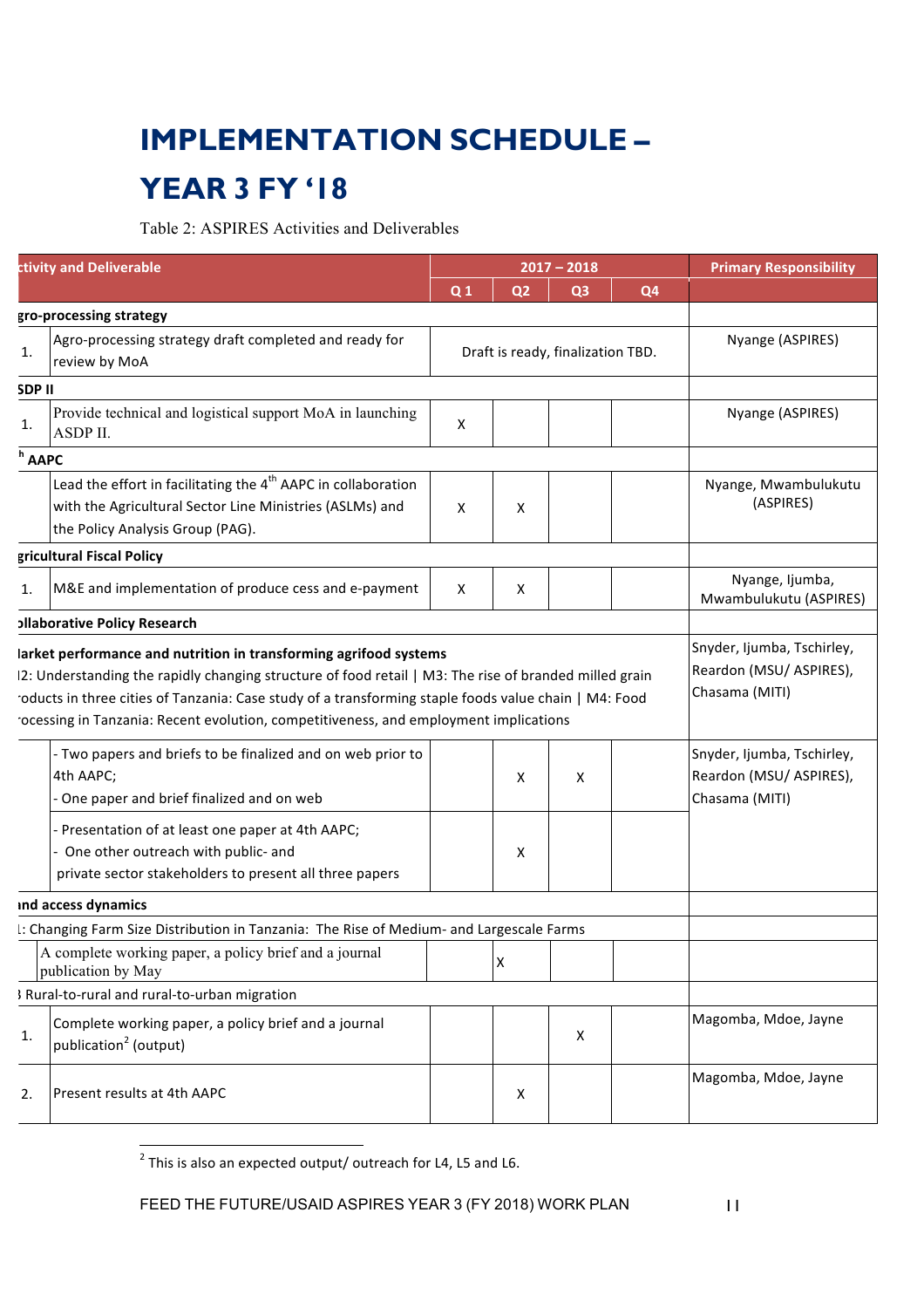| <b>ctivity and Deliverable</b> |                                                                                                                                                                                         |                |                | $2017 - 2018$  | <b>Primary Responsibility</b>                       |                                                                       |
|--------------------------------|-----------------------------------------------------------------------------------------------------------------------------------------------------------------------------------------|----------------|----------------|----------------|-----------------------------------------------------|-----------------------------------------------------------------------|
|                                |                                                                                                                                                                                         | Q <sub>1</sub> | Q <sub>2</sub> | Q <sub>3</sub> | Q <sub>4</sub>                                      |                                                                       |
| 3.                             | Land research policy event (outreach)                                                                                                                                                   |                |                |                | X                                                   | Magomba, Mdoe, Jayne                                                  |
|                                | I Land Conflicts in Tanzania: Causes, Impacts, and Resolutions                                                                                                                          |                |                |                |                                                     |                                                                       |
| $\mathbf{1}$                   | Focus Group Discussion and Key Informant Interviews<br>(KIIs) for additional qualitative information.<br>May 2018: Complete working paper, a policy brief and a<br>journal publication. |                | x              |                |                                                     | Rejea, Muyanga                                                        |
| 2                              | Present results at 4th AAPC.                                                                                                                                                            |                | X              |                |                                                     | Rejea, Muyanga                                                        |
| 3                              | Land research policy event.                                                                                                                                                             |                |                |                | X                                                   | Rejea, Muyanga                                                        |
|                                | i: Land access and rural youth livelihood opportunities and<br>igration in Tanzania                                                                                                     |                |                |                |                                                     | Mdoe, Muyanga, Minde,<br>Jayne                                        |
|                                | A complete working paper, a policy brief and a journal<br>publication by May 31, 2018                                                                                                   |                |                | X              |                                                     |                                                                       |
|                                | i: Small, medium and large scale farmers' synergy in the SAGCOT                                                                                                                         |                |                |                |                                                     |                                                                       |
|                                | A complete working paper, a policy brief and a journal<br>publication by May 31, 2018<br>Presentation at 4 <sup>th</sup> AAPC                                                           |                |                | X              |                                                     | Alphonce, Minde, Muyanga,                                             |
|                                | ross Cutting topics                                                                                                                                                                     |                |                | Χ              |                                                     |                                                                       |
|                                | ady of long-term determinants of agricultural growth (based in<br>art on IFPRI CGE model) (Improved market performance, public<br>:penditure in agricultural sector)                    |                |                | <b>TDB</b>     | Diao, Benson, McMillan<br>(IFPRI), Nyange (ASPIRES) |                                                                       |
|                                | IFPRI and ASPIRES working paper on returns to public<br>investment                                                                                                                      |                |                | <b>TBD</b>     |                                                     |                                                                       |
|                                | <b>Ecured Transaction Reforms</b> <sup>3</sup>                                                                                                                                          |                |                | <b>TDB</b>     |                                                     |                                                                       |
|                                | urnalist Training <sup>4</sup>                                                                                                                                                          |                |                | <b>TBD</b>     | Nyange, Mwambulukutu<br>(ASPIRES)                   |                                                                       |
|                                | <b>ompetition Study</b>                                                                                                                                                                 |                |                |                |                                                     |                                                                       |
| 1                              | Draft field validated report and a PowerPoint<br>presentation-Oct 2017                                                                                                                  | X              |                |                |                                                     | Maleko (Consultant),<br>Domonko (ASPIRES),<br>Cooksey (Best Dialogue) |
| 2                              | Final report- Nov 2017                                                                                                                                                                  | X              |                |                |                                                     |                                                                       |
| 3                              | A policy brief and publishable journal paper                                                                                                                                            |                |                | <b>TDB</b>     |                                                     |                                                                       |
|                                | lible Oil Study                                                                                                                                                                         |                |                |                |                                                     |                                                                       |
|                                | Inception workshop- Oct 2017                                                                                                                                                            | X              |                |                |                                                     | Domonko (ASPIRES), Kweka<br>(Consultant), ESRF, WB,<br><b>TMEA</b>    |

 $\frac{3}{4}$  Activities and timelines TBD.<br> $\frac{4}{4}$  Activities and timelines TBD.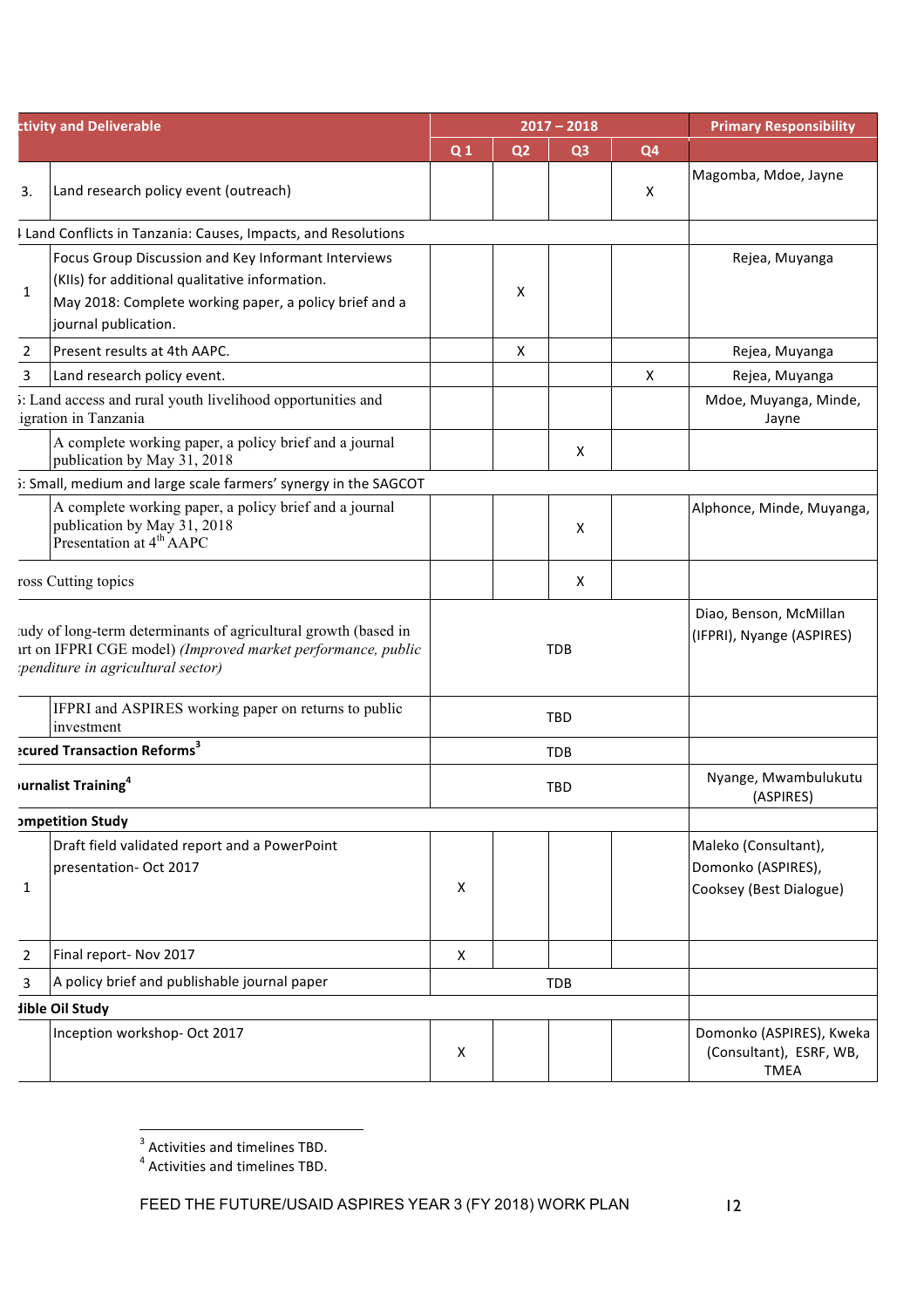|     | <b>ctivity and Deliverable</b>                                                                                                                                                                                                                                                                                                                                            | $2017 - 2018$  |                |                |                | <b>Primary Responsibility</b>                                       |
|-----|---------------------------------------------------------------------------------------------------------------------------------------------------------------------------------------------------------------------------------------------------------------------------------------------------------------------------------------------------------------------------|----------------|----------------|----------------|----------------|---------------------------------------------------------------------|
|     |                                                                                                                                                                                                                                                                                                                                                                           | Q <sub>1</sub> | Q <sub>2</sub> | Q <sub>3</sub> | Q <sub>4</sub> |                                                                     |
|     | Analytical report including PowerPoint Slides and final<br>report<br>Stakeholders workshop- Nov 2017                                                                                                                                                                                                                                                                      | X              |                |                |                | Domonko (ASPIRES), Kweka<br>(Consultant), ESRF, WB,<br><b>TMEA</b>  |
| ΙIU |                                                                                                                                                                                                                                                                                                                                                                           |                |                |                |                |                                                                     |
| 1.  | Building Institutional Linkage and awareness: Engaging<br>stakeholders such as the MoA and MITI on the need to<br>establish MIU and what will be the role of each Ministry                                                                                                                                                                                                | X              |                |                |                | Nyange, Domonko, Minde<br>Lazaro (ASPIRES)                          |
| 2.  | Identification of staff in the Ministry of Agriculture who<br>will work in the MIU                                                                                                                                                                                                                                                                                        | X              |                |                |                | MoA                                                                 |
| 3.  | Identification of office space and procurement of office<br>equipment: The MoA will identify the office space to<br>accommodate MIU staff. If office maintenance is needed<br>ASPIRES will support the office renovation and purchase of<br>basic office equipment including desktop computers and<br>furniture.                                                          | X              |                |                |                | ; MoA                                                               |
| 4.  | Developing MIU operational manual                                                                                                                                                                                                                                                                                                                                         | X              | X              |                |                | Nyange, Domonko, Yoyo<br>(ASPIRES), MITI                            |
| 5.  | Designing standard price data template for MIU                                                                                                                                                                                                                                                                                                                            | X              | Χ              |                |                | Ijumba, Domonko,,<br>Tschirley (ASPIRES), Beaver<br>(MSU); MITI     |
| 6.  | Design and conduct a needs assessment for MIU staff,<br>market monitors and MIU supporting institutions                                                                                                                                                                                                                                                                   | X              |                |                |                | Domonko, Lazaro, Nyange,<br>Minde (ASPIRES); MoA and<br><b>MITI</b> |
| 7.  | Capacity building to MIU Staff, stage i: Conduct training<br>programs for MIU staff on the best practices to analyze<br>price data and skills to prepare market bulletins                                                                                                                                                                                                 | X              | X              |                |                | Trainers (TBD <sup>5</sup> )                                        |
| 8.  | Capacity building to MIU Staff, stage ii:<br>Stage II of MIU capacity building will be based on<br>performance in Stage I whereby MIU staff will be equipped<br>with advanced analytical techniques such as seasonality<br>and forecasting analysis, time series analysis, spatial and<br>temporal analysis.                                                              |                |                | X              |                | Domonko, Lazaro, Minde<br>(ASPIRES); MITI and MoA                   |
| 9.  | Capacity building to Market Monitors on best practices of<br>collecting, reporting timely and reliable market data                                                                                                                                                                                                                                                        |                | X              |                |                | Trainers (TBD)                                                      |
| 10. | Data analysis and report writings: Develop quantitative<br>methods of data analysis and forecasting                                                                                                                                                                                                                                                                       |                | X              | X              | X              | Domonko, Minde (ASPIRES);<br>MIU staff                              |
| 11. | Data harmonization, comparison and validation:<br>i) Develop scientific method for data verification<br>ii) Identify appropriate sources of data and supplementary<br>materials for MIU reports (Recognize other sources of data<br>generation to complement the MIU works)<br>iii) Conduct regular short term surveys to major markets<br>(the main staple food markets) |                | X              | X              | X              | Domonko, Minde (ASPIRES);<br>MIU staff                              |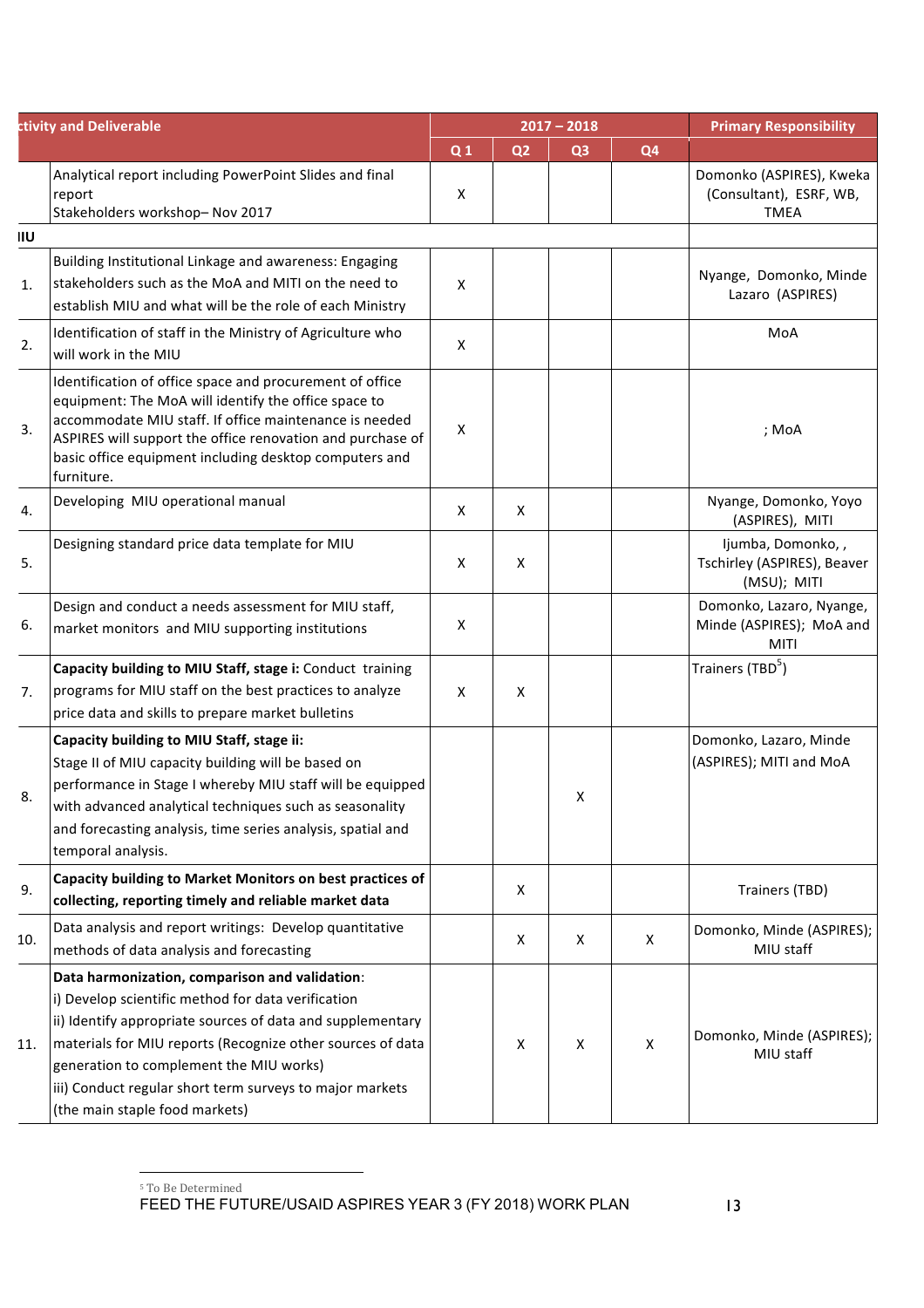| <b>ctivity and Deliverable</b> |                                                                                                                                                                                                                                                                                                                                                                                                                                                                                            |                |                | $2017 - 2018$  | <b>Primary Responsibility</b> |                                                                                                                            |
|--------------------------------|--------------------------------------------------------------------------------------------------------------------------------------------------------------------------------------------------------------------------------------------------------------------------------------------------------------------------------------------------------------------------------------------------------------------------------------------------------------------------------------------|----------------|----------------|----------------|-------------------------------|----------------------------------------------------------------------------------------------------------------------------|
|                                |                                                                                                                                                                                                                                                                                                                                                                                                                                                                                            | Q <sub>1</sub> | Q <sub>2</sub> | Q <sub>3</sub> | Q <sub>4</sub>                |                                                                                                                            |
| 12.                            | Dissemination of immediate market prices, monthly<br>bulletins and quarterly reports <sup>6</sup> :<br>i) Design a mechanism to enable visualization of data and<br>charts into commodity app<br>ii) Preparing high level policy debriefings regarding<br>agricultural market trends and suggest policy measures<br>iii) Preparing working papers that will be developed into<br>published papers<br>iv) Data archive: Establish a system for keeping records of<br>data and data products |                | X              | X              | X                             | Domonko, Minde (ASPIRES);<br>MIU staff                                                                                     |
| 13.                            | Design M&E framework <sup>7</sup>                                                                                                                                                                                                                                                                                                                                                                                                                                                          |                |                |                |                               | Domonko, Mwambulukutu,<br>Minde (ASPIRES); MIU staff                                                                       |
|                                | utrition Policy                                                                                                                                                                                                                                                                                                                                                                                                                                                                            |                |                |                |                               |                                                                                                                            |
|                                | BJECTIVE 1: STRENGTHEN NATIONAL POLICY, STRATEGY AND PROGRAMMING                                                                                                                                                                                                                                                                                                                                                                                                                           |                |                |                |                               |                                                                                                                            |
| 1.1                            | <b>ASSIST THE FINALIZATION OF THE NATIONAL FOOD AND</b><br><b>NUTRITION POLICY</b>                                                                                                                                                                                                                                                                                                                                                                                                         |                |                |                |                               | Charles, Junior Nutritionist,<br>Tschirley, Minde, Fanzo<br>(Consultant), TFNC, PMO,<br>PO-RALG, Nutrition Service<br>Unit |
|                                | Follow up with MOH to ensure nutrition statements<br>1a developed with ASPIRES support is included in Health Policy<br>under review                                                                                                                                                                                                                                                                                                                                                        | X              |                |                |                               | Charles, Junior Nutritionist,<br>Tschirley, Minde, Fanzo<br>(Consultant), TFNC, PMO,<br>PO-RALG, Nutrition Service<br>Unit |
| .1 <sub>b</sub>                | Evaluate the conceptual and technical adequacy of the<br>1992 NFNP in light of (a) what is now known about how to<br>improve nutrition in a sustainable way and (b) the changes<br>that are taking place in Tanzania's agrifood system and<br>propose revisions                                                                                                                                                                                                                            | $\mathsf{X}$   | X              |                |                               | Charles, Junior Nutritionist,<br>Tschirley, Minde, Fanzo<br>(Consultant), TFNC, PMO,<br>PO-RALG, Nutrition Service<br>Unit |
| 1.1c                           | Propose a revised policy based on the evaluation                                                                                                                                                                                                                                                                                                                                                                                                                                           |                | Χ              |                |                               | Charles, Junior Nutritionist,<br>Tschirley, Minde, Fanzo<br>(Consultant), TFNC, PMO,<br>PO-RALG, Nutrition Service<br>Unit |
| .1d                            | Resubmit the revised policy (to the Cabinet Secretariat)<br>and facilitate the provision of needed technical support to<br>encourage passage                                                                                                                                                                                                                                                                                                                                               |                |                | Χ              |                               | Charles, Junior Nutritionist,<br>Tschirley, Minde, Fanzo<br>(Consultant), TFNC, PMO,<br>PO-RALG, Nutrition Service<br>Unit |
| 1.2                            | Critically assess the Parliamentary strategic plan for<br>nutrition                                                                                                                                                                                                                                                                                                                                                                                                                        |                |                | <b>TDB</b>     |                               | TC, Junior Nutritionist, DT,<br>DN, IM, consultant                                                                         |

<sup>&</sup>lt;sup>6</sup> Monthly bulletin (every month starting from Q2-Q4). Quarterly reports (Starting from Q2).<br><sup>7</sup> Q2, Q3, Q4 2018.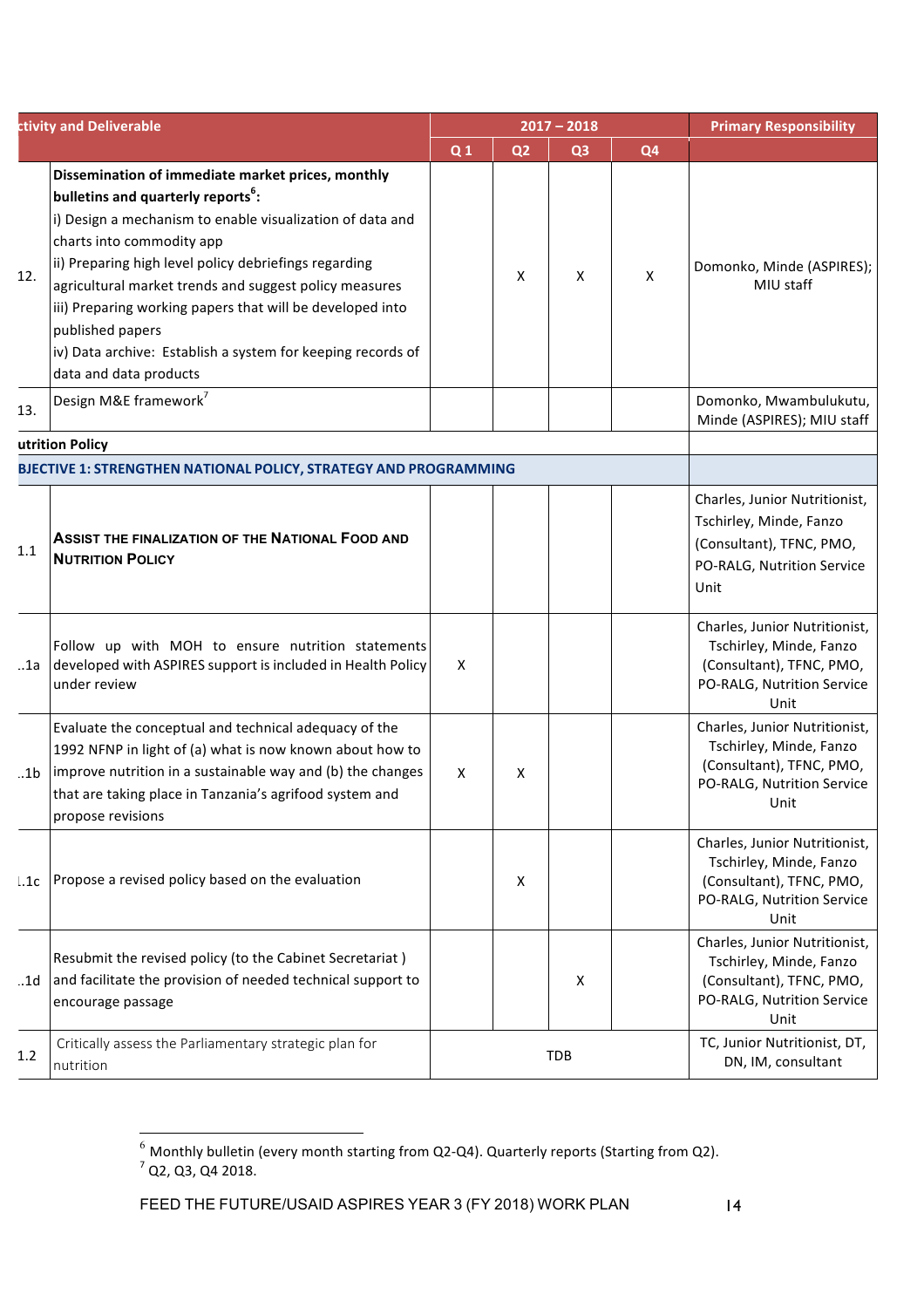|     | ctivity and Deliverable                                                                                                                                                                                                                                                                                                                                                                      |                                                                    |                | $2017 - 2018$  | <b>Primary Responsibility</b> |                                                                                                                            |
|-----|----------------------------------------------------------------------------------------------------------------------------------------------------------------------------------------------------------------------------------------------------------------------------------------------------------------------------------------------------------------------------------------------|--------------------------------------------------------------------|----------------|----------------|-------------------------------|----------------------------------------------------------------------------------------------------------------------------|
|     |                                                                                                                                                                                                                                                                                                                                                                                              | Q <sub>1</sub>                                                     | Q <sub>2</sub> | Q <sub>3</sub> | Q <sub>4</sub>                |                                                                                                                            |
| 2a  | In collaboration with PMO, TFNC and PANITA support and<br>facilitate the Member of Parliament Nutrition Champion<br>Group to review and revise their nutrition strategic plan<br>and support implementation of selected activities<br>especially those related to ensuring implementation of the<br>NMNAP by sectors like Education, Water, and Agriculture                                  | X                                                                  | X              |                |                               | Charles, Junior Nutritionist,<br>Tschirley, Minde, Fanzo<br>(Consultant), TFNC, PMO,<br>PO-RALG, Nutrition Service<br>Unit |
| 3   | <b>Supportive Supervision</b>                                                                                                                                                                                                                                                                                                                                                                |                                                                    |                |                |                               |                                                                                                                            |
| За  | SUPPORT AND FACILITATE PORALG TO CONDUCT<br>SUPPORTIVE SUPERVISION IN LOW PERFORMING<br>REGIONS/DISTRICTS                                                                                                                                                                                                                                                                                    |                                                                    |                | x              |                               | Charles, Junior Nutritionist,<br>Tschirley, Minde, Fanzo<br>(Consultant), TFNC, PMO,<br>PO-RALG, Nutrition Service<br>Unit |
|     | BJECTIVE 2: STRENGTHEN COORDINATION AND GOVERNANCE OF NATIONAL MULTI-SECTORAL<br>UTRITION ACTION PLAN IMPLEMENTATION                                                                                                                                                                                                                                                                         | Tumaini, Junior Nutritionist,<br>Dave, David, Isaac,<br>consultant |                |                |                               |                                                                                                                            |
| 2.0 | Assist Prime Minister's Office (PMO), PORALG and TFNC in<br>coordination of implementation of the National Multi-<br>sectoral Nutrition Action Plan                                                                                                                                                                                                                                          | <b>TDB</b>                                                         |                |                |                               | TC, Junior Nutritionist, DT,<br>DN, IM, consultant                                                                         |
| 2.1 | Support and facilitate two meetings of the High Level<br>Steering Committee on Nutrition (HLSCN),                                                                                                                                                                                                                                                                                            |                                                                    | X              |                | X                             | Charles, Junior Nutritionist,<br>Tschirley, Minde, Fanzo<br>(Consultant), TFNC, PMO,<br>PO-RALG, Nutrition Service<br>Unit |
| 2.2 | Support and facilitate PMO, PORALG and TFNC on<br>organizing the Joint Multi-Sectoral Nutrition Review/<br>Annual Regional Nutrition Officers coordination and<br>Regional Nutrition Planning and Budgeting meetings                                                                                                                                                                         | X                                                                  |                |                | X                             | Charles, Junior Nutritionist,<br>Tschirley, Minde, Fanzo<br>(Consultant), TFNC, PMO,<br>PO-RALG, Nutrition Service<br>Unit |
| 2.3 | Support PMO to attend two national and international<br>meetings to enable them effectively and efficiently play<br>their SUN and NMNAP coordination role. Facilitate the<br>development of supporting materials needed as part of<br>the meetings (SUNGG-Abidjan+1 SUNGG 2018+ exchange<br>visit in a country doing similar NMNAP as well as exchange<br>visit between Tanzania and Rwanda) | X                                                                  | X              | X              | X                             | Charles, Junior Nutritionist,<br>Tschirley, Minde, Fanzo<br>(Consultant), TFNC, PMO,<br>PO-RALG, Nutrition Service<br>Unit |
| 2.4 | Support PMO by provision of working tools e. g 2 laptops<br>for smooth implementation of their role                                                                                                                                                                                                                                                                                          |                                                                    | X              |                |                               | Charles, Junior Nutritionist,<br>Tschirley, Minde, Fanzo<br>(Consultant), TFNC, PMO,<br>PO-RALG, Nutrition Service<br>Unit |
| 2.5 | Support TFNC and facilitate quarterly meetings of the<br>nutrition sensitive interventions and nutrition governance<br>and coordination thematic areas of the NMNAP                                                                                                                                                                                                                          | X                                                                  | Χ              | X              | X                             | Charles, Junior Nutritionist,<br>Tschirley, Minde, Fanzo<br>(Consultant), TFNC, PMO,<br>PO-RALG, Nutrition Service<br>Unit |
| 2.6 | Provide technical and logistical support to various SUN<br>activities. quarterly SUN Donor Network meetings, donor<br>mapping, facilitating country exchange                                                                                                                                                                                                                                 | x                                                                  | x              | x              | x                             | Charles, Minde, Nutrition<br>Monitoring Specialist,                                                                        |

FEED THE FUTURE/USAID ASPIRES YEAR 3 (FY 2018) WORK PLAN 15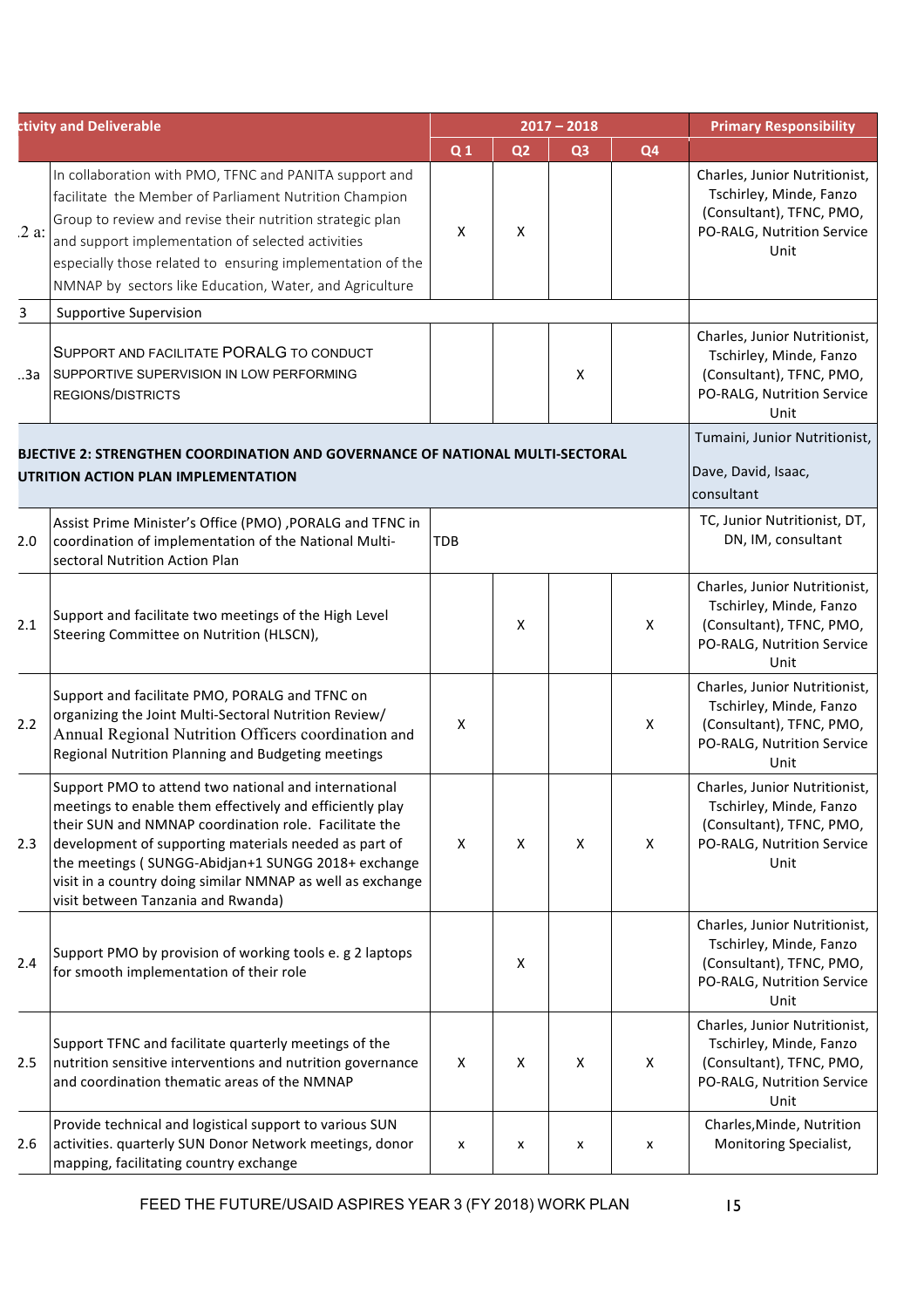| <b>ctivity and Deliverable</b> |                                                                                                                                                                                                                                                                                                                                                                                                                                                                                 |                           |                | $2017 - 2018$  | <b>Primary Responsibility</b> |                                                                                                                            |
|--------------------------------|---------------------------------------------------------------------------------------------------------------------------------------------------------------------------------------------------------------------------------------------------------------------------------------------------------------------------------------------------------------------------------------------------------------------------------------------------------------------------------|---------------------------|----------------|----------------|-------------------------------|----------------------------------------------------------------------------------------------------------------------------|
|                                |                                                                                                                                                                                                                                                                                                                                                                                                                                                                                 | Q <sub>1</sub>            | Q <sub>2</sub> | Q <sub>3</sub> | Q <sub>4</sub>                |                                                                                                                            |
|                                | <b>BJECTIVE 3: INSTITUTIONAL CAPACITY BUILDING</b>                                                                                                                                                                                                                                                                                                                                                                                                                              |                           |                |                |                               | Charles, Junior Nutritionist,<br>Tschirley, Minde, Fanzo<br>(Consultant), TFNC, PMO,<br>PO-RALG, Nutrition Service<br>Unit |
| 3.1                            | Develop a "training of trainers" short course (5-day) on<br>implementation research, quality data collection, analysis,<br>interpretation, presentation and packaging to inform<br>planning and decision making. Train a "catalyst team of<br>trainers" composed of TFNC, PORALG and key<br>implementing partners. This team would then train<br>Regional and District Nutrition Officers (R/DNuOs) and<br>select health care workers especially from low performing<br>regions |                           | X              | X              |                               | Charles, Junior Nutritionist,<br>Tschirley, Minde, Fanzo<br>(Consultant), TFNC, PMO,<br>PO-RALG, Nutrition Service<br>Unit |
| 3.2                            | Support and facilitate TFNC/MOH to develop a diploma<br>course for Assistant Nutrition Officers [if approved by the<br>government]. This may entail, conduct training needs<br>assessment and sharing with stakeholders. Alternatively<br>support as needed some activities related to the new CHW<br>cadre                                                                                                                                                                     | <b>TDB</b>                |                |                |                               | Charles, Junior Nutritionist,<br>Tschirley, Minde, Fanzo<br>(Consultant), TFNC, PMO,<br>PO-RALG, Nutrition Service<br>Unit |
| 3.3                            | Work with TFNC to hire a full time staff to support TFNC,<br>PMO and PORALG on NMNAP planning, M&E                                                                                                                                                                                                                                                                                                                                                                              | $\boldsymbol{\mathsf{X}}$ |                |                |                               | Charles, Junior Nutritionist,<br>Tschirley, Minde, Fanzo<br>(Consultant), TFNC, PMO,<br>PO-RALG, Nutrition Service<br>Unit |
|                                | <b>BJECTIVE 4: RESEARCH AND ADVOCACY</b>                                                                                                                                                                                                                                                                                                                                                                                                                                        |                           |                |                |                               | Charles, Junior Nutritionist,<br>Tschirley, Minde, Fanzo<br>(Consultant), TFNC, PMO,<br>PO-RALG, Nutrition Service<br>Unit |
| 4.1                            | Work with TFNC to develop or update a nutrition research<br>agenda including an inventory of recent and on-going<br>research                                                                                                                                                                                                                                                                                                                                                    | $\boldsymbol{\mathsf{X}}$ | X              |                |                               | Charles, Junior Nutritionist,<br>Tschirley, Minde, Fanzo<br>(Consultant), TFNC, PMO,<br>PO-RALG, Nutrition Service<br>Unit |
| 4.2                            | Work with local researchers to conduct one research study<br>from the research agenda                                                                                                                                                                                                                                                                                                                                                                                           |                           | Χ              | Χ              | Χ                             | Charles, Junior Nutritionist,<br>Tschirley, Minde, Fanzo<br>(Consultant), TFNC, PMO,<br>PO-RALG, Nutrition Service<br>Unit |
| 4.3                            | Package a study report on nutrition programmatic and<br>data environment to inform ASPIRES nutrition approach<br>into ASPIRES report and potentially a policy brief                                                                                                                                                                                                                                                                                                             | X                         |                |                |                               | Charles, Junior Nutritionist,<br>Tschirley, Minde, Fanzo<br>(Consultant), TFNC, PMO,<br>PO-RALG, Nutrition Service<br>Unit |

FEED THE FUTURE/USAID ASPIRES YEAR 3 (FY 2018) WORK PLAN 16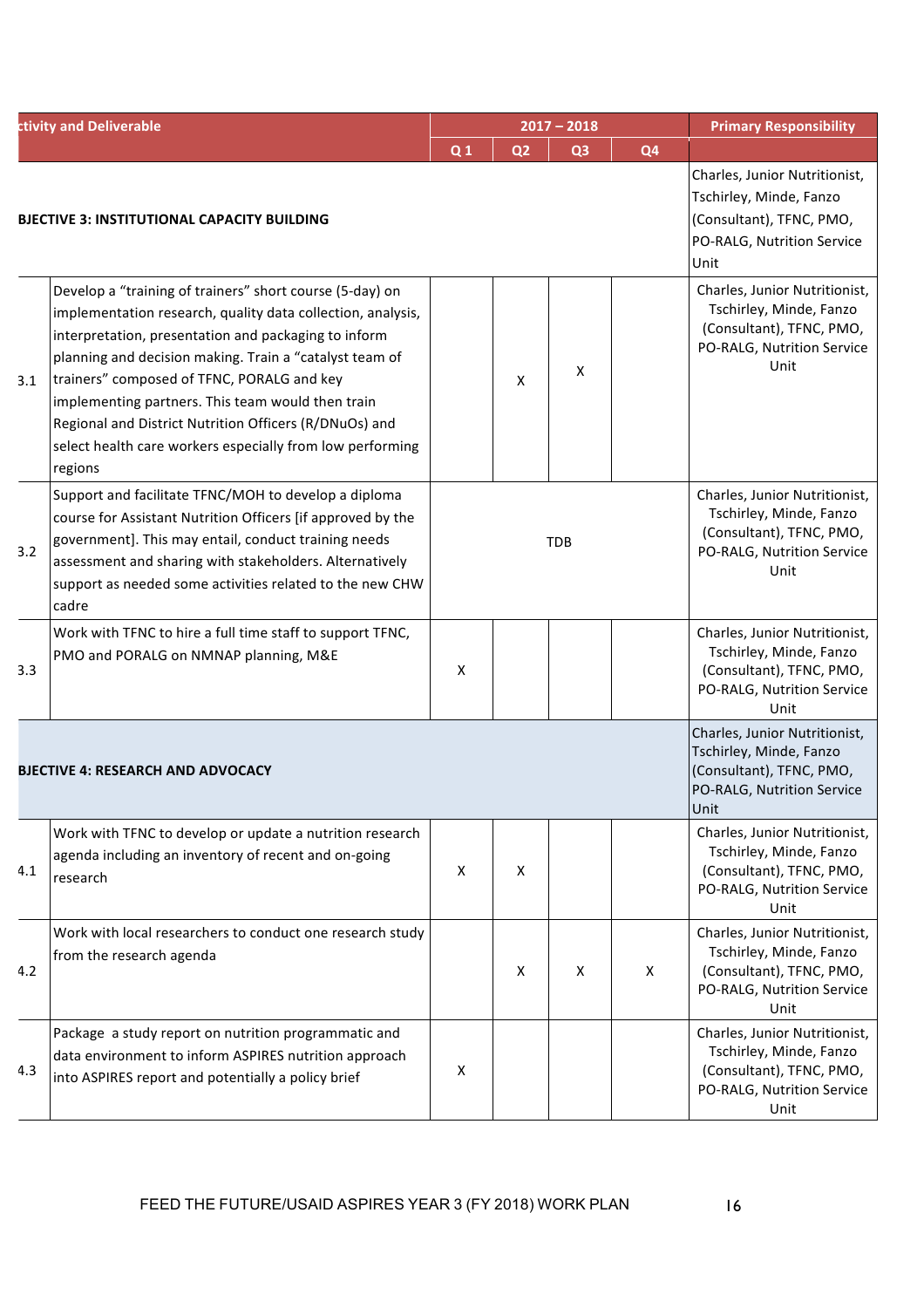| ctivity and Deliverable |                                                                                                                                                              |     |    | $2017 - 2018$ | <b>Primary Responsibility</b> |                                                                                                                            |
|-------------------------|--------------------------------------------------------------------------------------------------------------------------------------------------------------|-----|----|---------------|-------------------------------|----------------------------------------------------------------------------------------------------------------------------|
|                         |                                                                                                                                                              | Q 1 | Q2 | Q3            | Q4                            |                                                                                                                            |
| 4.4                     | Incorporate nutrition into the Annual Agricultural Policy<br>Conference by orienting one session to the topic of<br>"nutrition in transforming food systems" |     | х  |               |                               | Charles, Junior Nutritionist,<br>Tschirley, Minde, Fanzo<br>(Consultant), TFNC, PMO,<br>PO-RALG, Nutrition Service<br>Unit |